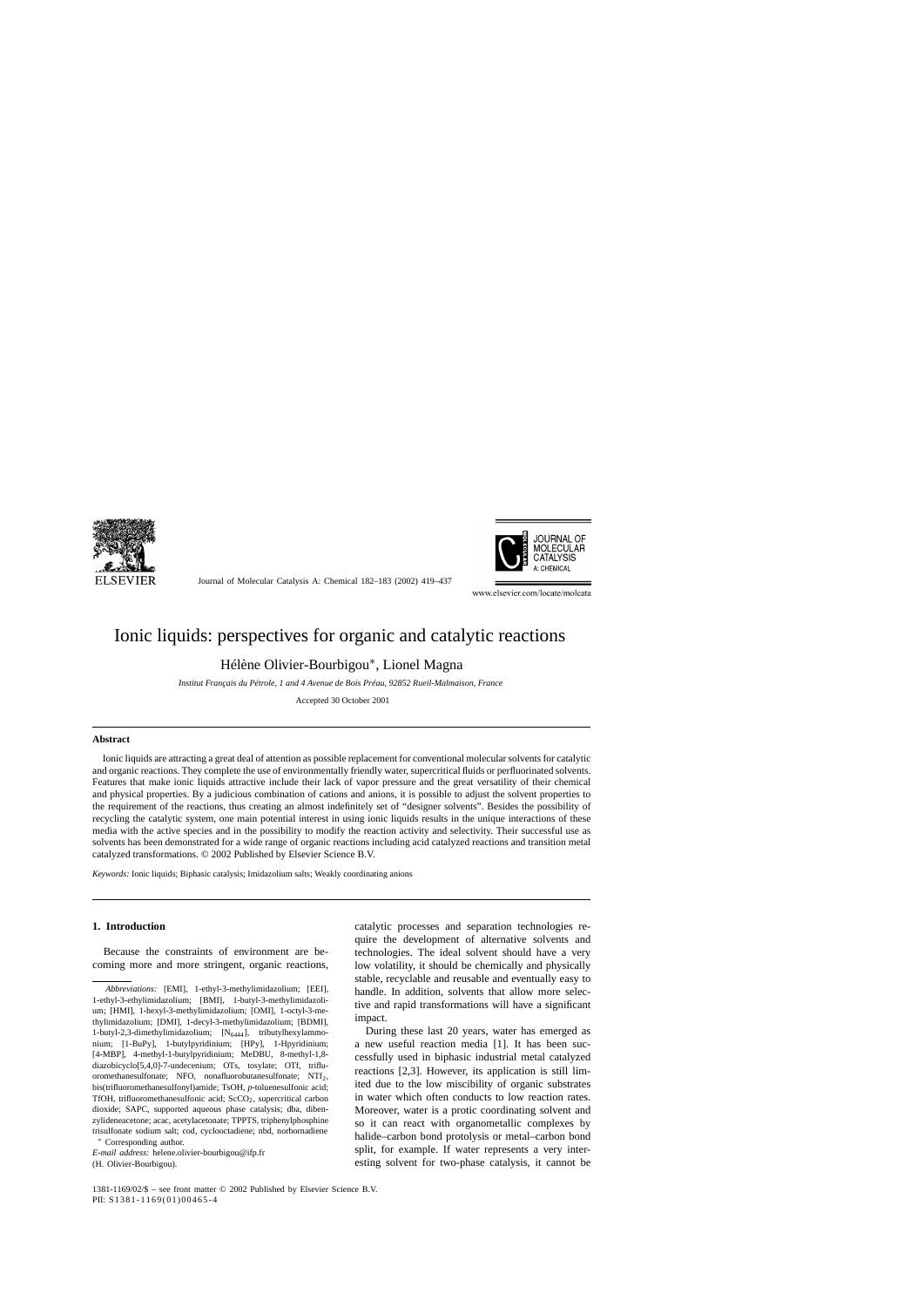used for all catalysts and substrates without modifications.

More recently, perfluorinated solvents have proven their utility for many organic and catalytic reactions [4,5]. Nevertheless, specific ligands must be designed to solubilize catalyst in the perfluorinated phase. Moreover, decomposition of fluorous solvents at high temperature yields to toxic compounds and fluorous derivatives are often detected in the organic phase.

Supercritical fluids (e.g.  $ScCO<sub>2</sub>$ ) were also described as new solvents for organic and catalytic reactions [6]. Their physical and chemical stability make them described as particularly green solvents. Unfortunately, critical conditions needed for their use is still a limitation.

These last 10 years, ionic liquids were recognized as a novel class of solvents. Initially developed by electrochemists, who were looking for ideal electrolytes for batteries, they are now implied in a lot of applications which continue to expand such as electrolytes for electrochemical devices and processes, solvents for organic and catalytic reactions, new material production, solvents for separation and extractions processes. They now find additional use in enzyme catalysis or in multiphase bio-process operations. Because they impose an ionic environment on chemical reactions, they may change their course, and so one could expect to see a general ionic liquid effect.

We report herein, recent developments in the field of ionic liquids with special attention on new structures, properties and applications. Taking into account the rapid evolution of applications in this topic, those presented herein cover the period from the last Wasserscheid's review [7] to September 2001.

# **2. Some examples of recent combination of cations and anions**

In the literature, it has been mentioned a lot of cation–anion associations able to yield room temperature ionic liquid. They have already been described in a number of reviews [7–10]. Like inorganic molten salts (e.g. Na<sub>3</sub>AlF<sub>6</sub>; m.p. = 1010 °C), they are composed solely of ions (cations and anions) but they are liquid at low temperature (melting point typically below  $100^{\circ}$ C).

# *2.1. Cations*

The cations are generally bulk, organic with low symmetry. Those described until now are based on ammonium **1** [11–13], sulfonium **2** [14], phosphonium **3** [15], lithium **4** [16], imidazolium **5** [17–20], pyridinium **6** [21–23], picolinium, pyrrolidinium **7** [24], thiazolium **8** [25], triazolium **9** [26], oxazolium **10** [27] and pyrazolium **11** [28] differently substituted (Scheme 1).

Of particular interest are the salts based on the *N*,*N* -dialkylimidazolium cation **5** because of the wide spectrum of physico-chemical properties available in that class. Liquid imidazolium salts are generally obtained by anion exchange from imidazolium



Scheme 1. Some examples of cations described in ionic liquids.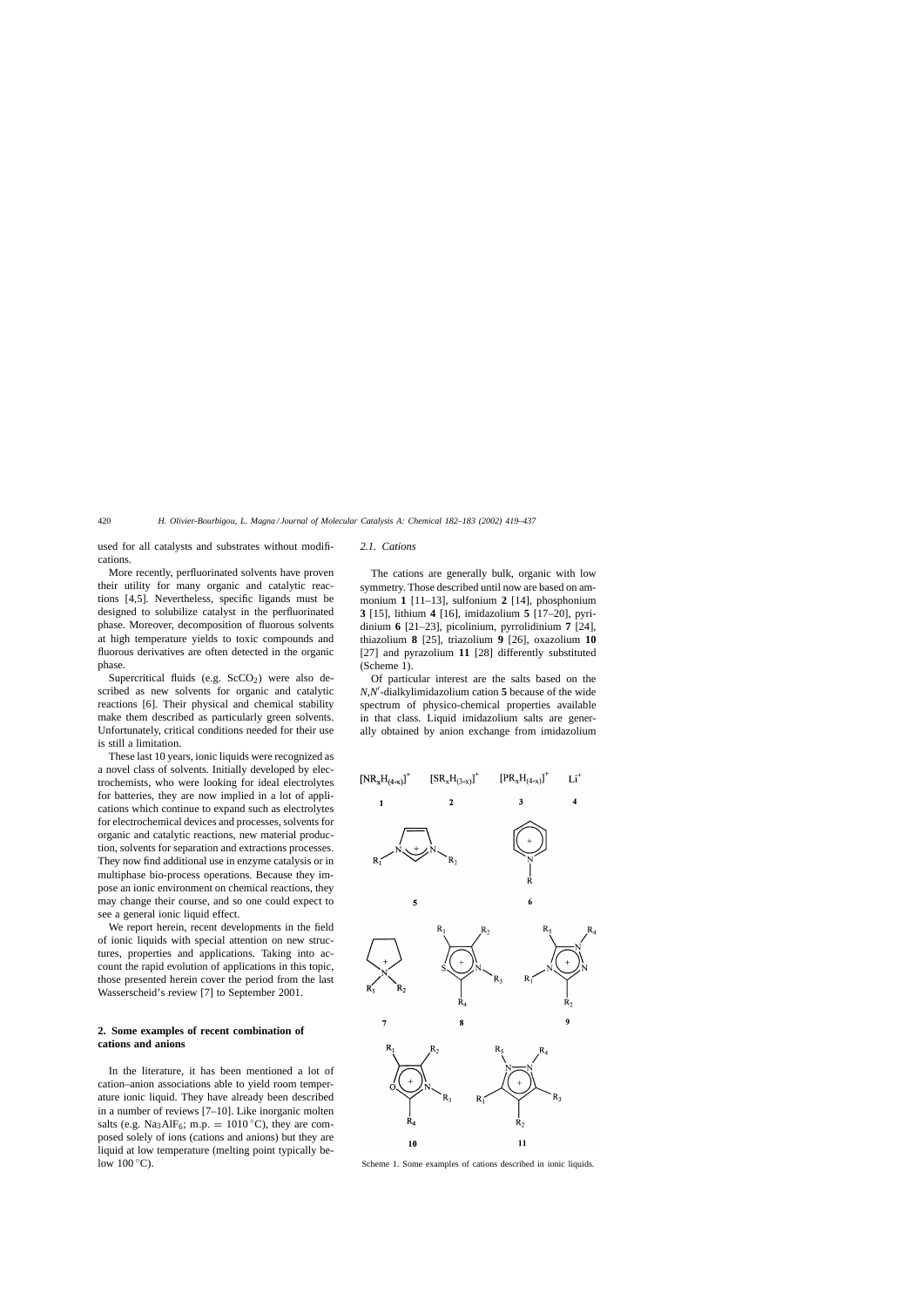halide precursors. Reported preparations of those precursors involve long reaction times. Recently, improved synthetic methods for the preparation of 1-alkyl(aralkyl)-3-methyl(ethyl)imidazolium halides have been described [29]. In this paper, the synthesis of 1-alkyl-3-methylimidazolium bromides is described with advantage of short reaction time giving high yields (94–99%) without purification step. The availability of such precursors will provide easier access to room temperature ionic liquids with widely varying structures.

It has very often been assumed that non-symmetrical *N*,*N* -dialkylimidazolium cations give lower melting point salts. Very surprisingly, 1,3-dialkylimidazolium hexafluorophosphates with dibutyl, dipentyl, dioctyl, dinonyl and didecyl substituents are found to be liquid at room temperature [30].

The alkyl chain on the imidazolium can also bring a fluorous tail [31]. In that way, the fluorinated salts, when added to a conventional ionic liquid, can act as surfactants and facilitate the emulsification of perfluorocarbons in ionic liquids. It can also include task-specific functional groups [32]. Such imidazolium derivatives when used as part of the solvent or doped into less expensive ionic liquids, can be used to extract metal ions from water phases. Free amine groups have also been incorporated on the imidazolium cation and have been used to sweeten natural gas by sequestration of  $H_2S$  or  $CO_2$  [33].

Alkoxy groups have also been attached to the imidazolium cation giving a large number of new ionic liquids which display particularly excellent antielectrostatic effect [34].

Besides the *N*,*N* -dialkylimidazolium cations, pyrrolidinium cations **7** have gained attention first as plastic crystal former with anions such as  $BF_4$ <sup>-</sup> or NTf<sub>2</sub><sup> $-$ </sup>. These low melting salts exhibit interesting ionic conductivity and, therefore, have received attention for use as electrolytes in a range of applications including solar cells and batteries [24,35]. Other recently developed cations are the planar trialkylsulfonium ones such as **2**. When combined with the NT $f_2$ <sup>-</sup> anion, they give low melting salts with very high conductivity and the lowest viscosity of all the  $NTf_2^-$  based room temperature ionic liquids ( $[SEt_3][NTf_2]$ : m.p. = -35 °C and 30 mPa s at  $25^{\circ}$ C). Their high conductivity can be ascribed to a little stronger degree of association between  $SEt<sub>3</sub>$ <sup>+</sup> and  $NTf_2^-$  than that of 1-ethyl-3-methylimidazolium  $(EMI^{+})$  and NTf<sub>2</sub><sup>-</sup> salt [36].

Organic polycations such as **12** and **13**, have also been envisioned (Scheme 2). Associated with bromide anions, the dication **13** ( $m = 4$ ,  $R_1 = R_2$  = methyl) gives a salt melting at  $67-69\degree C$  [37]. Based on these polycations, new category of phosphate ionic liquids was described and presented as good candidates for organic electrochemical processes [38].

Besides organic cation based ionic liquids, lithium salts are increasingly developed particularly for secondary batteries and storage of energy. They often have lower lattice energy and, therefore, lower melting points than their neighboring elements of the periodic table. Their use to form ionic liquids can be considered. As an example, the mixture of LiCl and EtAlCl $_2$ gives a liquid, on a large range of composition, at temperatures lower than  $0^{\circ}$ C [39].

In most chemical applications of ionic liquids, cations influence the physical properties of the medium. However, a chemical effect of the cation is also possible. For example, for the hydrovinylation of styrene catalyzed by Ni organometallic complexes, 4-methylpyridinium salts proved to give higher enantioselectivity than their 1-ethyl-3-butylimidazolium homologue [40]. On the other hand, when used as solvents for the regioselective alkylation of indole, 1,3-dialkyl or 1,2,3-trialkylimidazolium based salts



Scheme 2. Some examples of polycations.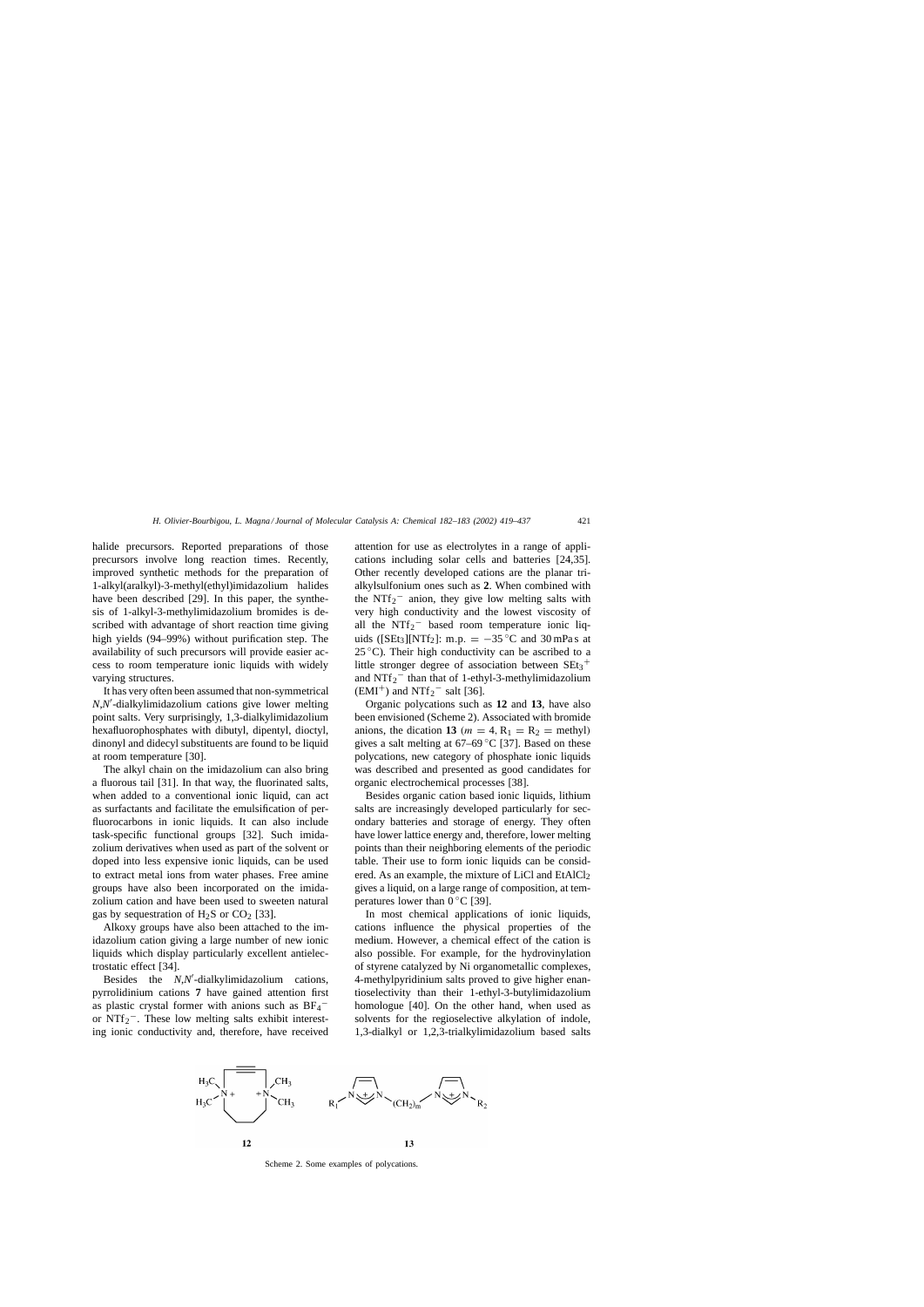

Scheme 3. Some examples of anions.

proved to be superior to the alkylpyridinium ones [41,42].

### *2.2. Anions*

Concerning the anions, they can be classified in two parts: those which give polynuclear anions, e.g.  $Al_2Cl_7^-$ ,  $Al_3Cl_{10}^-$ ,  $Au_2Cl_7^-$ ,  $Fe_2Cl_7^-$ ,  $Sb_2F_{11}^-$ . These anions are formed by the reaction of the corresponding Lewis acid, e.g.  $AICI_3$  with the mononuclear anion, e.g.  $AICl_4^-$ . They are particularly air and water sensitive. The second class of anions corresponds to mononuclear anions which lead to neutral, stoichiometric ionic liquids, e.g.  $BF_4^-$ ,  $PF_6^-$ ,  $SbF_6^-$ ,  $ZnCl_3^-$ ,  $CuCl_2^-$ ,  $SnCl_3^-$ ,  $N(CF_3SO_2)_2^-$ ,  $N(C_2F_5SO_2)_2^-$ ,  $N(FSO_2)_2^-$ ,  $C(CF_3)$  $SO_2$ )<sub>3</sub><sup>-</sup>, CF<sub>3</sub>CO<sub>2</sub><sup>-</sup>, CF<sub>3</sub>SO<sub>3</sub><sup>-</sup>, CH<sub>3</sub>SO<sub>3</sub><sup>-</sup>, etc.

Of particular interest is the trifluoromethylsufonylamide anion [NTf<sub>2</sub><sup>-</sup>] 14 [43,44] which gives particularly thermally stable salts (up to  $400\degree C$ ) (Scheme 3). Salts based on this anion can be easily prepared by anion exchange reactions using the commercially available lithium trifluoromethylsufonylamide. Because of the delocalization of the negative charge, the anion is probably less associated with the cation and then more mobile than the triflate one. For reasons that are not completely elucidate, this imide anion strongly lower the melting points of salts such as quaternary

ammonium, surprisingly in the case of small symmetric ammonium such as  $Et_4N^+$  ([ $Et_4N$ ][NTf<sub>2</sub>]: m.p. = 105 °C). LiNTf<sub>2</sub> and LiCTf<sub>3</sub> salts are considered as attractive alternatives to  $LiPF_6$  in high voltage ion cells due to the hydrolytic instability of LiPF $<sub>6</sub>$  [45].</sub>

The last innovation in the ionic liquid repertoire is the carborane-based salts [46,47]. Carborane anions **15** ( $CB_{11}H_{12}^-$ , Scheme 3) are one of the most inert anions in modern chemistry. Nevertheless, despite their great stability, the position 1 of the  $CB_{11}H_{12}^-$  ion can be alkylated leading to new derivatives having melting points just above room temperature. An example is the  $[1-ethyl-3-methylimidazolium][1-C<sub>3</sub>H<sub>7</sub>-CB<sub>11</sub>H<sub>11</sub>]$ 

salt which melts at  $45^{\circ}$ C. It appears also feasible to substitute the B–H bond with strong electrophiles which allows a systematic variation of the properties of the anion which is unavailable in most traditional anions. Moreover, their very weak nucleophilicity and redox inertness allowed the exploration of new extreme cation reactivity and the isolation of new superacids. Their incorporation in ionic liquids should expand these properties.

Ionic liquids developed until now often present higher viscosities than common organic solvents used in synthesis. Driven by the need to find materials with lower viscosity, dicyanamide anions **16** have recently been described [48]. This anion associated with *N*-butyl-*N*-methylpyrrolidinium, tetra-alkylammonium  $(N_{6444})$ , or with 1-ethyl-3methylimidazolium, gives ionic salts with melting point below  $-10$  °C. Viscosity for the [EMI][N(CN<sub>2</sub>)] liquid salt is only 21 mPas at  $25^{\circ}$ C with respect to 34 mPas for  $[EMI][NTf_2]$  at 20 °C.

#### *2.3. Zwitterionic-type ionic liquids*

A series of zwitterionic-type ionic liquids consisting of an imidazolium cations containing a covalently bound counter anionic sites, such as a sulfonate **17** or



Scheme 4. Some examples of zwitterionic salts.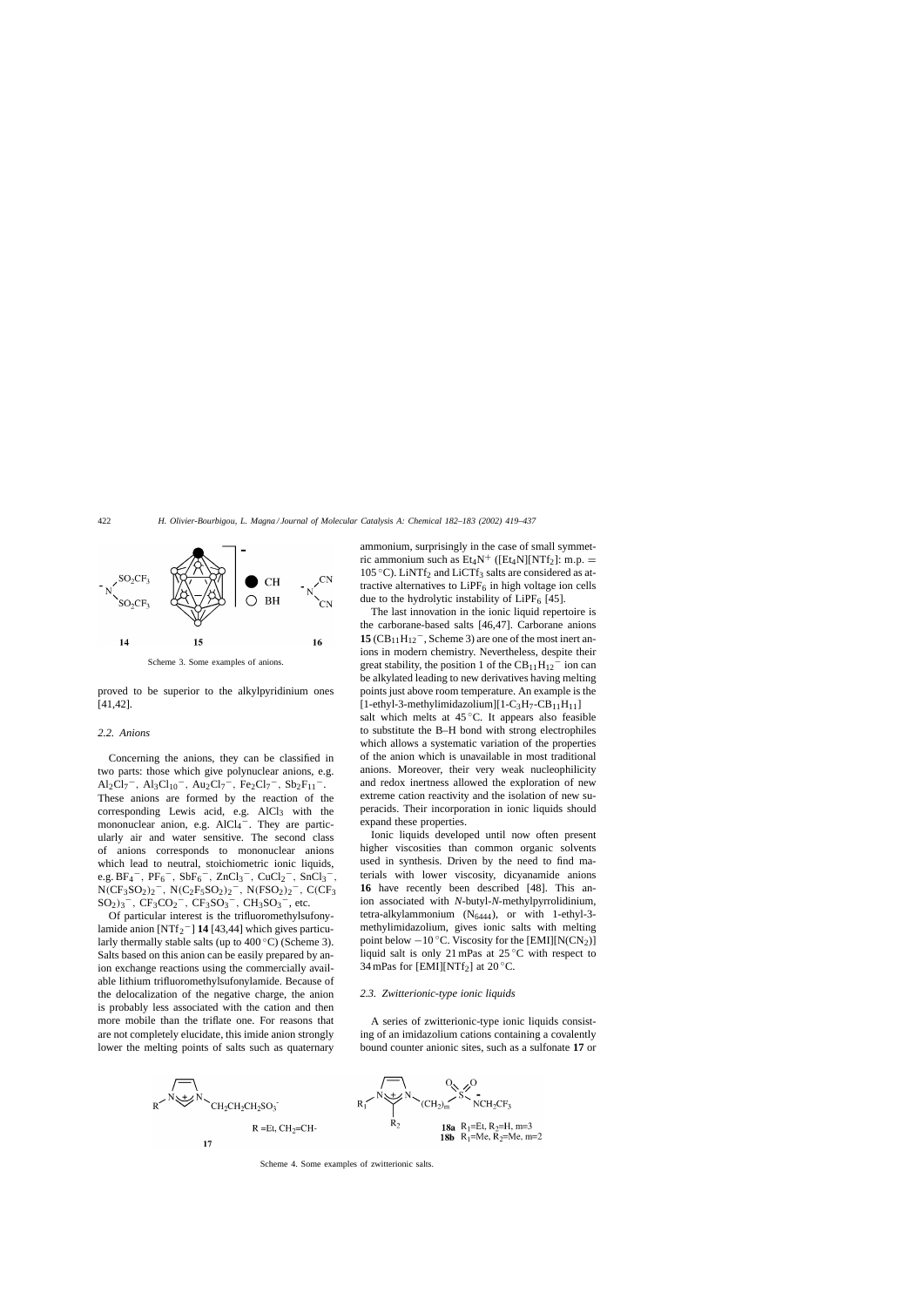a sulfonamide **18** group were prepared (Scheme 4). Compound **17** is a white powder which melts at  $150\degree$ C. However, by adding equimolar amounts of  $LiNTf<sub>2</sub>$ , the mixture presents a glass transition temperature of −16 ◦C. These zwitterionic imidazolium salts (18a:  $T_g = -61$  °C; 18b:  $T_g = -23$  °C) show unique characteristics [49]. For example they present very high ion density but their component ions cannot migrate. They act as an excellent ion conductive matrix, in which only added ions can migrate.

# **3. What features make ionic liquids so attractive?**

# *3.1. The versatility of their chemical and physical properties*

Besides their very low vapor pressure which makes ionic liquids good alternative solvents to volatile organic solvents, they display a large operating range (typically from  $-40$  to 200 °C), a good thermal stability [50], high ionic conductivity [51], and large electrochemical window [52]. However, the key property of these solvents is the possibility to tune their physical and chemical properties by varying the nature of the cations and anions [53,54]. The spectrum of their physical and chemical properties is much larger than that of organic solvents. Some typical physical characteristics of the more currently used salts are given in Table 1. It has recently been demonstrated that the viscosity of 1-alkyl-3-methylimidazolium salts can be decreased by using highly branched and compact alkyl chain but more importantly by changing the nature of the anion [55]. For the same cation the viscosity decreases as follows:  $Cl^- > PF_6^- > BF_4^- \approx NO_3^- >$  $NTf_2^-$ .

An illustration of their versatility is given by their exceptional solubility characteristics [56] which make them good candidates for multiphasic catalysis. For example, their solubility with water depends on the nature of the anions, on the temperature and on the length of the alkyl chain on the dialkylimidazolium cation.

For the same 1-butyl-3-methylimidazolium cation, the  $BF_4^-$ ,  $CF_3SO_3^-$ ,  $CF_3CO_2^-$ ,  $NO_3^-$ , and halide salts display a complete miscibility with water at 25 °C. However, upon cooling the [BMI][BF<sub>4</sub>]/water solution to  $4^\circ$ C, a water-rich phase separates. In a similar way, changing the [BMI] cation for the longer chain [HMI] (1-hexyl-3-methylimidazolium) leads to a  $BF_4$ <sup>-</sup> salt which presents a low co-miscibility with water at room temperature. On the other hand, the  $PF_6^-$ ,  $SbF_6^-$ ,  $NTf_2^-$ ,  $BR_4^-$  show a very low miscibility with water. But for the  $PF_6^-$  based melt, the shorter symmetric substituted 1,3-dimethylimidazolium  $PF_6^-$  salt becomes water-soluble.

Salts based on 1,3-dialkylimidazolium cation remain preferred as they generally interact weakly with the anions and are more thermally stable than other quaternary ammonium cations. Recently, Huddleston et al. [57] have examined physical properties (rarely systematically explored in the literature) of different hydrophobic and hydrophilic 1-alkyl-3-methylimidazolium room temperature ionic liquids. It is demonstrated that water content, density, viscosity, surface tension, melting point, and thermal stability were affected by changes in alkyl chain length of the imidazolium cations and by the nature of the anion. As expected, the anion mainly determines water miscibility and has the most dramatic effect on the properties. For a series of 1-alkyl-3-methylimidazolium cations, increasing the alkyl chain length from butyl to octyl increases the hydrophobicity and the viscosity of the ionic liquid, whereas densities and surface tension values decrease. As a result, one could expect that modifications of alkyl substituents of the imidazolium

Table 1

Some physical characteristics of more currently used 1-butyl-3-methylimidazolium ionic liquids

| Anion                           | Melting point $(^{\circ}C)$ | Density $(g \text{ cm}^{-3})$ | Viscosity (mPas)     | Conductivity $(S m^{-1})$ |
|---------------------------------|-----------------------------|-------------------------------|----------------------|---------------------------|
| $BF_4^-$                        | $-82/-83$                   | 1.17 $(30^{\circ}C)$          | 233 (30 $\degree$ C) | 0.173 $(25 °C)$           |
| $PF_6$ <sup>-</sup>             | $-61$                       | 1.37 $(30^{\circ}C)$          | 312 $(30^{\circ}C)$  | 0.146 $(25 °C)$           |
| CF <sub>3</sub> SO <sub>3</sub> | 16                          | 1.290 $(20 °C)$               | 90 $(20^{\circ}C)$   | 0.37(20 °C)               |
| $CF3CO2$ <sup>-</sup>           | $-50/-30$                   | 1.209 $(21^{\circ}C)$         | 73 $(20^{\circ}C)$   | 0.32 $(20 °C)$            |
| $NTf_2^-$                       | -4                          | 1.429 (19 °C)                 | 52 $(20^{\circ}C)$   | 0.39 (20 °C)              |
|                                 |                             |                               |                      |                           |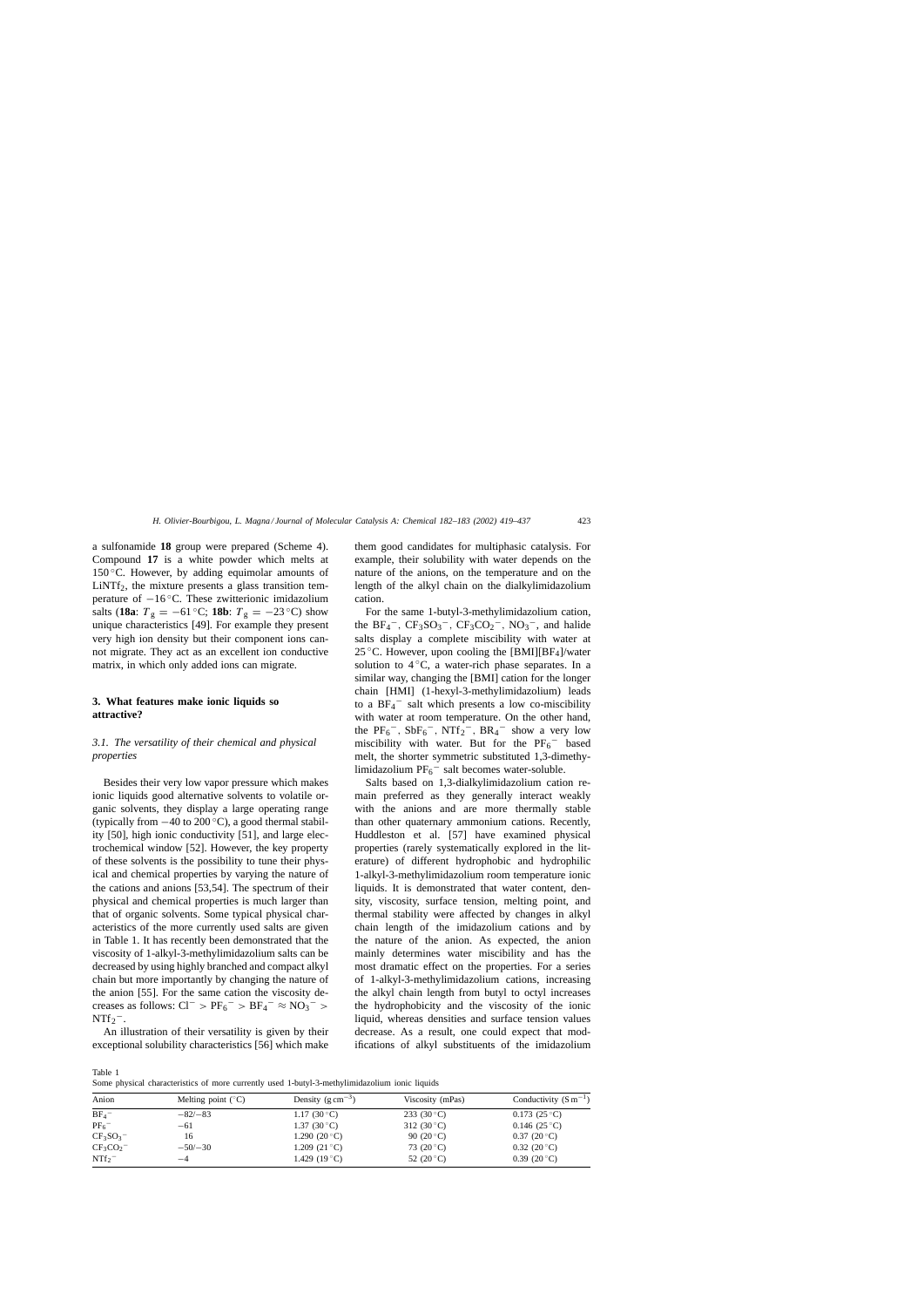

Fig. 1. Solubility of 1-hexene (wt.%) in different combinations of ionic liquids.

ring yields to different and very tunable solvent properties.

The solubility of 1-hexene in different *N*,*N* -dialkylimidazolium and *N*,*N*-methylethylpyrrolidinium salts has been measured (Fig. 1). Interestingly, increasing the length of the alkyl chain on the cation but also by tuning the nature of the anion can increase the solubility of 1-hexene in the melt.

#### *3.2. The importance of the purity of ionic liquids*

The physical and chemical properties of ionic liquids can be altered by the presence of impurities arising from their preparation [58]. Purification of the ionic liquids is then essential. The main contaminants are halide anions or organic base that generally provide from unreacted starting material and water [59]. A colorimetric method has been recently developed to determine the level of unreacted alkylimidazole  $\left($  <0.2 mol%) in the ionic liquid [59]. As halide impurities can have a detrimental effect on transition metal catalyzed reactions, alternative methods of preparations have been proposed to avoid the use of halide containing starting materials. Examples are given by the direct alkylation of alkylimidazole derivatives [60–62]. Even hydrophobic ionic liquids are hygroscopic [63]. Ionic liquids are usually dried by heating under vacuum. However, water is difficult to remove probably due to the existence of hydrogen bonding.

The presence of water can reduce the density and the viscosity but can also modify the chemical properties. In some cases, e.g.  $PF_6$ <sup>-</sup> based salts, traces of water can generate the decomposition of the anion and the formation of HF.

# *3.3. How do ionic liquids compare with conventional solvents?*

At the present time, there is still an empirical knowledge of these media mainly developed on the basis of their solvent effect on organic reactions compared to that of well-know conventional solvents. The challenge would be to be able to predict their properties in order to optimize the choice for a given application [53].

Solvent polarity has often a strong influence on the outcome of reactions. However, the exact meaning of polarity is already complex, but even more complicated in the case of ionic solvents, as many interactions can be involved. Different investigations of solvent–solute interactions in ionic liquids using solvatochromic dyes have been reported [64,65]. The data indicate that polarities of 1,3-dialkylimidazolium salts based on the  $PF_6^-$ ,  $BF_4^-$ ,  $CF_3SO_3^-$  and  $NTf_2^-$  anions can be compared to that of short chain primary alcohol with a little lower polarity for the  $NTf_2^-$  anion. This is in agreement with the ionic liquid solvent effect described in the Diels–Alder reactions of cyclopenta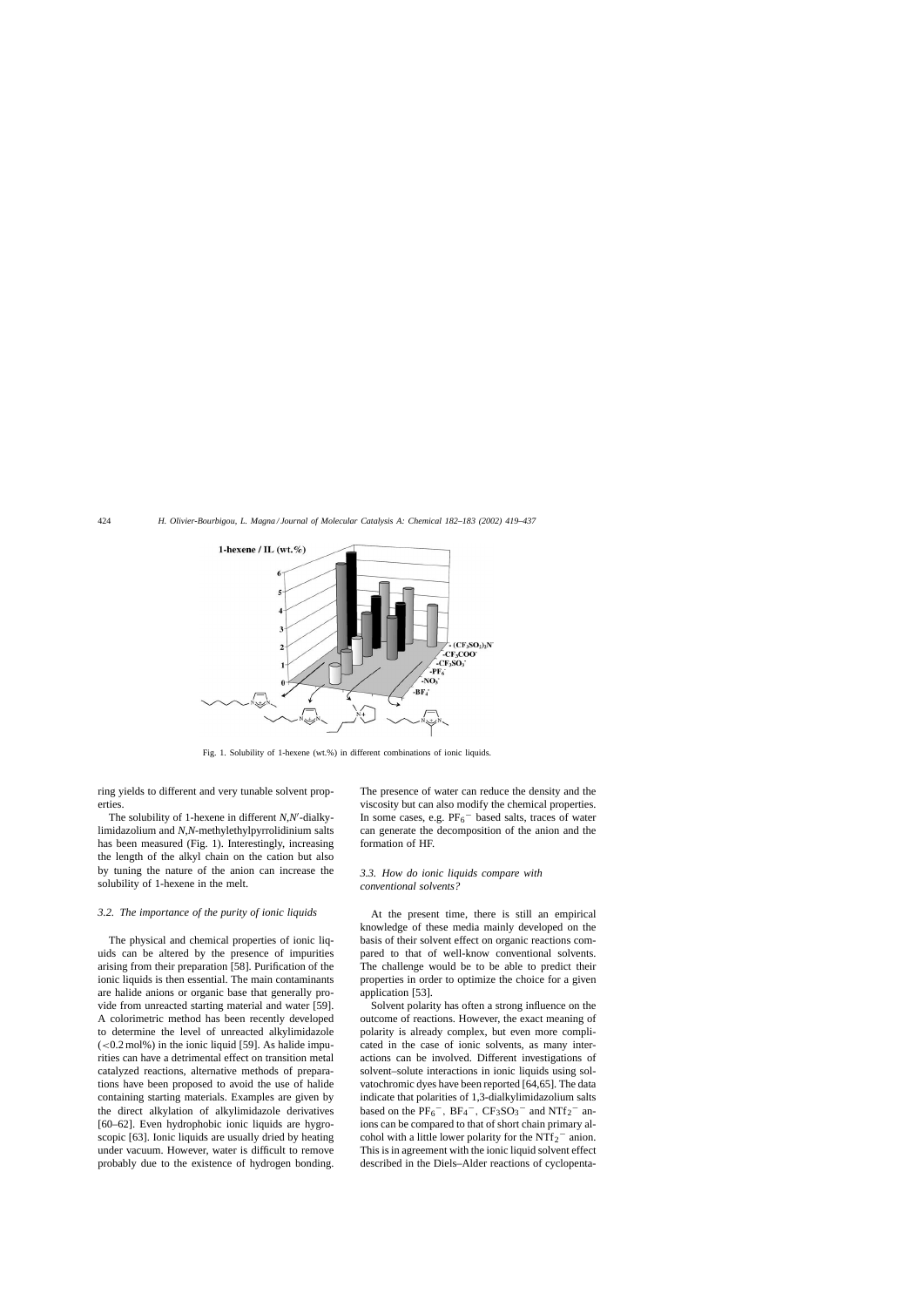diene with methyl acrylate [66]. The endo/exo selectivity, which may be viewed as being dependent on the polarity of the solvent, is high  $(6.1:1)$  when using [BMI][BF4] and compare quite well to that obtained with methanol (6.7:1). These selectivities are characteristic of hydrogen-bonded polar organic solvents.

The ionic liquid nucleophilicity [67] is only anion dependant and much lower than that of polar solvents which makes ionic liquids unique. Surprisingly,  $NTf_2$ <sup>–</sup> based salt appears more coordinating than the  $PF_6^-$  analog relative to the [Cu(acac)tmen][BPh<sub>4</sub>] solvatochromic system (acac: acetylacetonate, tmen: *N*,*N*,*N* ,*N* -tetramethylethylenediamine). This degree of coordination has been correlated to solvent effect observed in Ni catalyzed oligomerization of ethene [68].

### **4. Some examples of applications of ionic liquids**

### *4.1. Electrochemical devices*

Molten salts and ionic liquids were primarily developed by electrochemists for use in power systems, more than 20 years ago. Since ionic liquids are characterized by fairly large window of electrochemical stability, high conductivities, wide thermal operating ranges, they proved to be excellent candidates for electrochemical devices including supercapacitors, fuel cells, photovoltaics cells, electroplating, etc.

The increasing need for high performance batteries in various applications (portable electronics, cellular phones, electrical vehicles, etc.) has prompted the search for non-aqueous improved electrolytes solutions. The challenge for Li-ion rechargeable batteries was to identify a highly conductive electrolytes which is electrochemically stable (positive limit in the range of 4.5 V vs. Li) and allows high reversible capacity over cycling. Low temperature ionic liquids are proved to be good electrolytes for Li (lithium ion) rechargeable batteries. Their electrochemical window—the electrochemical potential range over which the electrolyte is not reduced or oxidized at an electrode—can be in excess of 4.5 V compared with 1.2 V for aqueous electrolytes. In addition, they offer greater thermal stability, higher conductivity and greater solubility than quaternary ammonium commonly used. As an example, conductivities can be

five times higher than that obtained by non-aqueous solvent/salt combinations used in Li-batteries [69,70].

# *4.2. Solvents for organic and catalyzed reactions*

The applications of ionic liquids in a range of reactions continue to expand. Table 2 gives some recent examples that can be classified in two classes: solvents for organic reactions (nucleophilic and electrophilic reactions including acidic catalyzed reactions) and solvents for reactions catalyzed by transition metal complexes.

From a chemical point of view, the main potential benefits of using ionic liquids are to enhance reaction rates and improve chemo- and regioselectivities relative to other organic solvents. It is probably worth mentioning here that ionic liquids can be very efficiently used in microwave assisted chemical transformations. Small amount of ionic liquids can insure an efficient absorption of microwave energy and a good distribution of heat. Reactions can proceed in a much faster way than in conventional organic solvents. As an example, the synthesis of imidazolium salts promoted by microwaves can be achieved within minutes instead of several hours when heated in refluxing solvent [37,71].

From an economic and practical point of view, the use of ionic liquids can of course be beneficial if the separation of the products and the recovery of the catalyst are simple enough. We can find different modes of operation of ionic liquids.

# *4.2.1. Operability of ionic liquids. Separation of the products and recycling of the catalyst*

The ideal case of operability is when the ionic liquid is able to dissolve the catalyst and displays a partial miscibility with the substrate (for optimal reaction rate) and when the products have a negligible miscibility in the ionic liquid and can be removed, by simple decantation, without extracting the catalyst. This mode of operation does not require heating and therefore results in energy saving and reduced loss of catalyst by thermal decomposition.

If the products are partially or totally miscible in the ionic liquid, separation of the products is more complicated. Thanks to the low vapor pressure of the ionic liquids, distillation can be envisioned without azeotrope formation [72]. However, it is often limited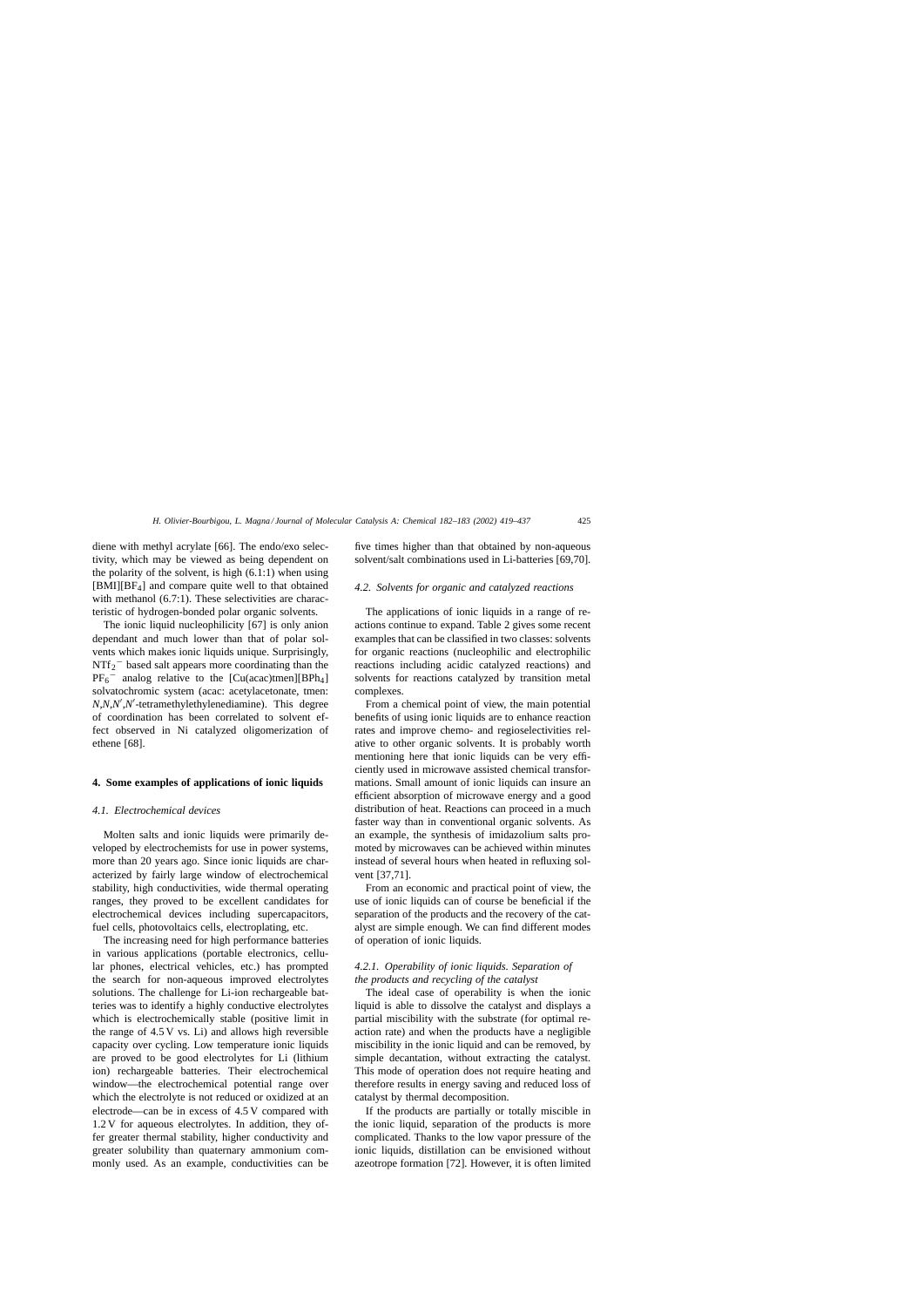Table 2

| Examples of applications of ionic liquids as solvents for chemistry |  |
|---------------------------------------------------------------------|--|
|---------------------------------------------------------------------|--|

| Reaction                                                                                 | Nature of the ionic liquid                                                                                                    | Catalyst                         | Ref.    |  |
|------------------------------------------------------------------------------------------|-------------------------------------------------------------------------------------------------------------------------------|----------------------------------|---------|--|
| Organic reactions<br>Diels-Alder reactions                                               | [BMI][BF <sub>4</sub> ], [BMI][PF <sub>6</sub> ],<br>[BMI][lactate], [BMI][Otf]                                               |                                  | $[108]$ |  |
|                                                                                          | [EtNH <sub>3</sub> ][NO <sub>3</sub> ]                                                                                        |                                  | [109]   |  |
|                                                                                          | [EEI][Br], [EEI][CF <sub>3</sub> CO <sub>2</sub> ]                                                                            |                                  | $[110]$ |  |
|                                                                                          | [EMI][OTT], [BMI][ClO <sub>4</sub> ],<br>$[BMI][BF4], [EMI][NO3],$<br>[EMI][ $PF_6$ ], [EtNH <sub>3</sub> ][NO <sub>3</sub> ] |                                  | [66]    |  |
|                                                                                          | $[1-BuPy][Cl]/AICl3, [EMI][Cl]/AICl3$                                                                                         |                                  | $[111]$ |  |
|                                                                                          | $[R_3PR']$ [TsO]                                                                                                              |                                  | $[112]$ |  |
|                                                                                          | [BMI][ $PF_6$ ], [BMI][ $SbF_6$ ],<br>[BMI][OTf]                                                                              | $Sc(OTf)_3$                      | [113]   |  |
| Aza Diels-Alder reaction                                                                 | [EtDBU][Otf]                                                                                                                  | $Sc(OTf)_3$                      | $[114]$ |  |
| N or O regioselective alkylation                                                         | $[BMI][PF_6]$ , $[BMI][BF_4]$                                                                                                 | KOH                              | $[41]$  |  |
|                                                                                          | Ammonium and phosphonium                                                                                                      |                                  | [115]   |  |
| Nucleophilic displacement: $Cl \rightarrow CN$                                           | $[BMI][PF_6]$                                                                                                                 |                                  | $[116]$ |  |
| Biginelli reaction                                                                       | $[BMI][PF_6]$ , $[BMI][BF_4]$                                                                                                 |                                  | $[117]$ |  |
| Wittig reaction                                                                          | $[BMI][BF_4]$                                                                                                                 |                                  | $[118]$ |  |
| Preparation of polymer-supported<br>thionating reagent                                   | [EMI][PF <sub>6</sub> ]                                                                                                       | Microwave                        | $[119]$ |  |
| Allylation of alcohols                                                                   | $[BMI][BF_4]$ , $[BMI][PF_6]$                                                                                                 | $R_4$ Sn                         | $[120]$ |  |
| Reduction of aldehydes                                                                   | $[EMI][PF6], [EMI][BF4],$<br>$[BMI][BF_4]$                                                                                    | BR <sub>3</sub>                  | $[121]$ |  |
| Stereoselective syntheses of<br>spirocyclopropanes                                       | $[NBu_4][Br]$                                                                                                                 | NaOAc NaHCO <sub>3</sub>         | $[122]$ |  |
| Benzoin condensation                                                                     | [Thiazolium][ $BF4$ ]                                                                                                         | NEt <sub>3</sub>                 | $[25]$  |  |
| Fluorodediazoniation<br>(Balz-Shiemann reaction)                                         | $[EMI][BF4], [BMI][PF6],$<br>$[EMI][CF3CO2], [EMI][OTs],$<br>[EMI][OTf]                                                       | Addition of NOBF4 or<br>$NOPF_6$ | [123]   |  |
| One pot synthesis of heterocyclic<br>compounds                                           | [EtDBU][OTf], [MeDBU][OTf],<br>[EMI][OTf], [BMI][ $PF_6$ ],<br>$[BMI][BF_4]$                                                  | $\overline{\phantom{0}}$         | [124]   |  |
| Preparation of $\alpha$ -fluoro- $\alpha$ , $\beta$ -unsaturated<br>esters               | [EtDBU][OTf]                                                                                                                  | Base                             | [125]   |  |
| $\alpha$ -Halo esters + carbonyl substrates:<br>Reformatsky reaction with Zn<br>reagents | [EtDBU][OTf], [EtDBU][BF <sub>4</sub> ],<br>[EtDBU][ $PF_6$ ], [BMI][ $PF_6$ ],<br>$[BMI][BF_4]$                              | Zn                               | [126]   |  |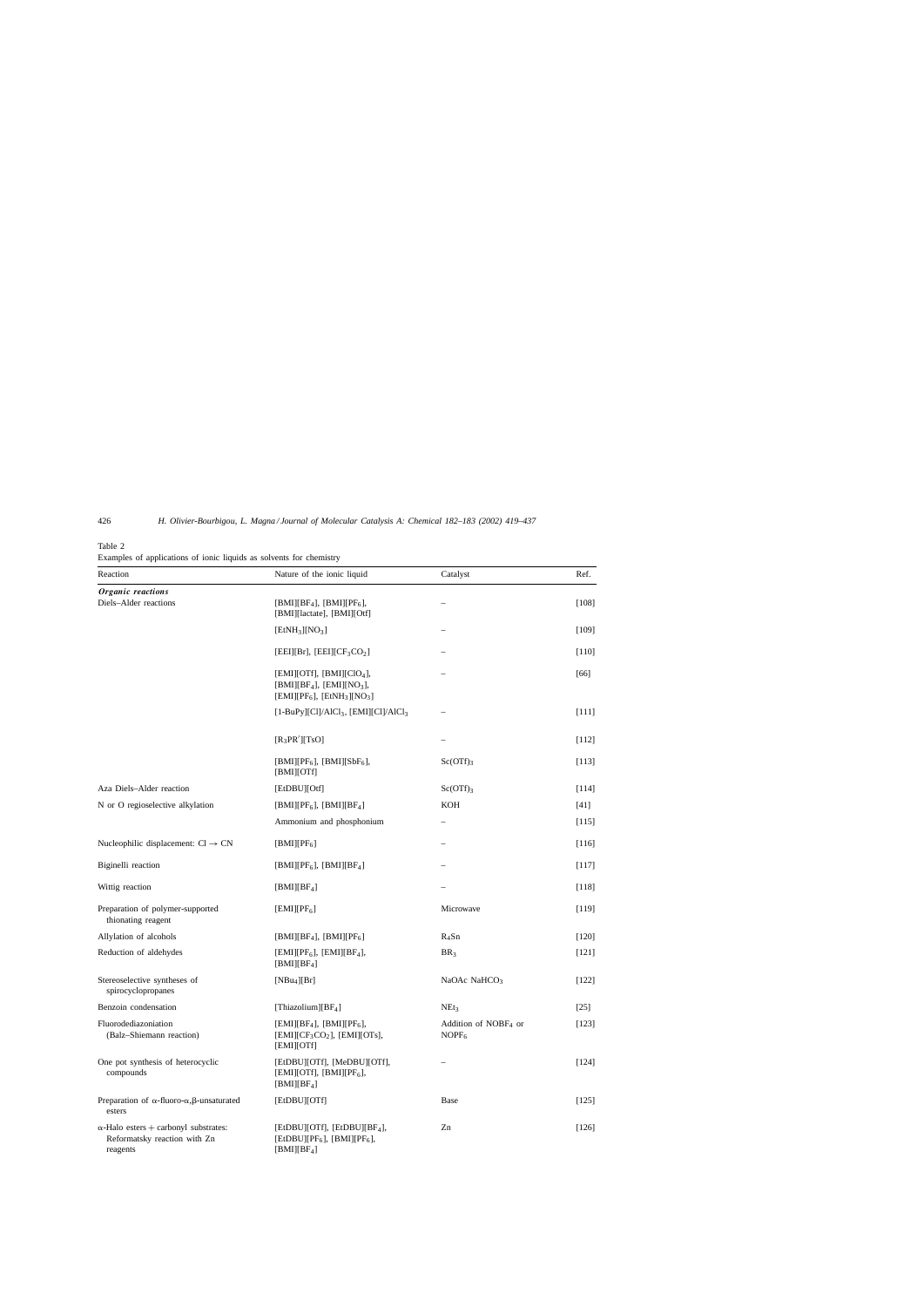Table 2 (*Continued*)

| Reaction                                              | Nature of the ionic liquid                                                                                              | Catalyst                                          | Ref.    |
|-------------------------------------------------------|-------------------------------------------------------------------------------------------------------------------------|---------------------------------------------------|---------|
| 1,3-Dipolar cycloadditions                            | [EMI][ $PF_6$ ], [EMI][ $BF_4$ ],<br>[EMI][NFO]                                                                         | AcOH                                              | $[127]$ |
| Cycloaddition of $CO2$ to propylene<br>oxide          | [BMI][BF <sub>4</sub> ], [BMI][PF <sub>6</sub> ],<br>$[1-BuPy][Cl]$                                                     |                                                   | $[128]$ |
| Electrophilic reactions. acidic reaction              |                                                                                                                         |                                                   |         |
| Nitration of aromatics                                | $[EMI][CF3CO2], [EMI][OTT],$<br>$[HNEtPri2][CF3CO2]$                                                                    | TfOH with isoamylnitrate                          | $[78]$  |
| Beckmann rearrangement                                | [BMI][BF <sub>4</sub> ], [BMI][CF <sub>3</sub> CO <sub>2</sub> ],<br>$[1-BuPy][BF4]$                                    | PCl <sub>5</sub> or $P_2O_5$ or POCl <sub>3</sub> | $[129]$ |
| Aromatic benzoylation                                 | $[1-BuPy][Cl]/A Cl_3$                                                                                                   |                                                   | $[130]$ |
| Fischer indole synthesis of ketones                   | $[n-BuPy][Cl]/A Cl_3$                                                                                                   |                                                   | $[131]$ |
| Isomerization and cracking of paraffins               | Acidic chloroaluminates                                                                                                 | Acidic chloroaluminates                           | [85]    |
| Cracking of alkanes and cycloalkanes                  | $[\mathrm{HPy}][\mathrm{Cl}/\mathrm{AlCl}_3, \, [\mathrm{BMI}][\mathrm{Cl}/\mathrm{AlCl}_3,$<br>$[Me3S][Br]/AlCl3$      | Acidic chloroaluminates                           | $[132]$ |
| Catalytic cracking of polyethylene                    | $[EMI][Cl]/AICl3, [BMI][Cl]/AICl3,$<br>$[1-BuPy][Cl]/AICl3$ , LiCl/AlCl <sub>3</sub>                                    |                                                   | $[133]$ |
| Alkylation of isobutane with olefin                   | [BMI][CI]/AICl <sub>3</sub>                                                                                             |                                                   | $[99]$  |
| Friedel-Crafts alkylation of aromatics                | [BMI][ $PF_6$ ], [PMI][ $PF_6$ ],<br>$[HMI][PF6], [BMI][SbF6],$<br>$[EMI][BF4], [EMI][SbF6],$<br>[EMI][OTf], [BMI][OTf] | $Sc(OTf)_{3}$                                     | [86]    |
|                                                       | [BMI][Cl]/AlCl <sub>3</sub> supported on silica                                                                         |                                                   | $[83]$  |
|                                                       | $[BMI][PF_6]$ , $[EMI][Cl]/AICl_3$                                                                                      |                                                   | $[42]$  |
|                                                       | [EMI][Cl]/AICl <sub>3</sub>                                                                                             |                                                   | [84]    |
| Friedel-Crafts acylation                              | Acidic chloroaluminates                                                                                                 |                                                   | [80]    |
|                                                       | Silica supported [BMI][Cl]/FeCl3                                                                                        |                                                   | $[134]$ |
|                                                       | [EMI][I]/AICl <sub>3</sub>                                                                                              |                                                   | [81]    |
|                                                       | [EMI][I]/AICl <sub>3</sub>                                                                                              |                                                   | $[82]$  |
|                                                       |                                                                                                                         |                                                   | $[135]$ |
|                                                       | [EMI][Cl]/AICl <sub>3</sub>                                                                                             |                                                   | $[84]$  |
| Acylative cleavage of ethers                          | [EMI][I]/AICl <sub>3</sub>                                                                                              |                                                   | $[136]$ |
| Organometallic synthesis of iron<br>complexes         | [BMI][CI]/AICl <sub>3</sub>                                                                                             | [BMI][HCl <sub>2</sub> ] as $H^+$ source          | $[137]$ |
| Synthesis of cyclotriveratrylene                      | $[N_{6444}] [NTF_2]$                                                                                                    |                                                   | [79]    |
| Synthesis of transition<br>metal-cyclophane complexes | [BMI][CI]/AICl <sub>3</sub>                                                                                             |                                                   | $[138]$ |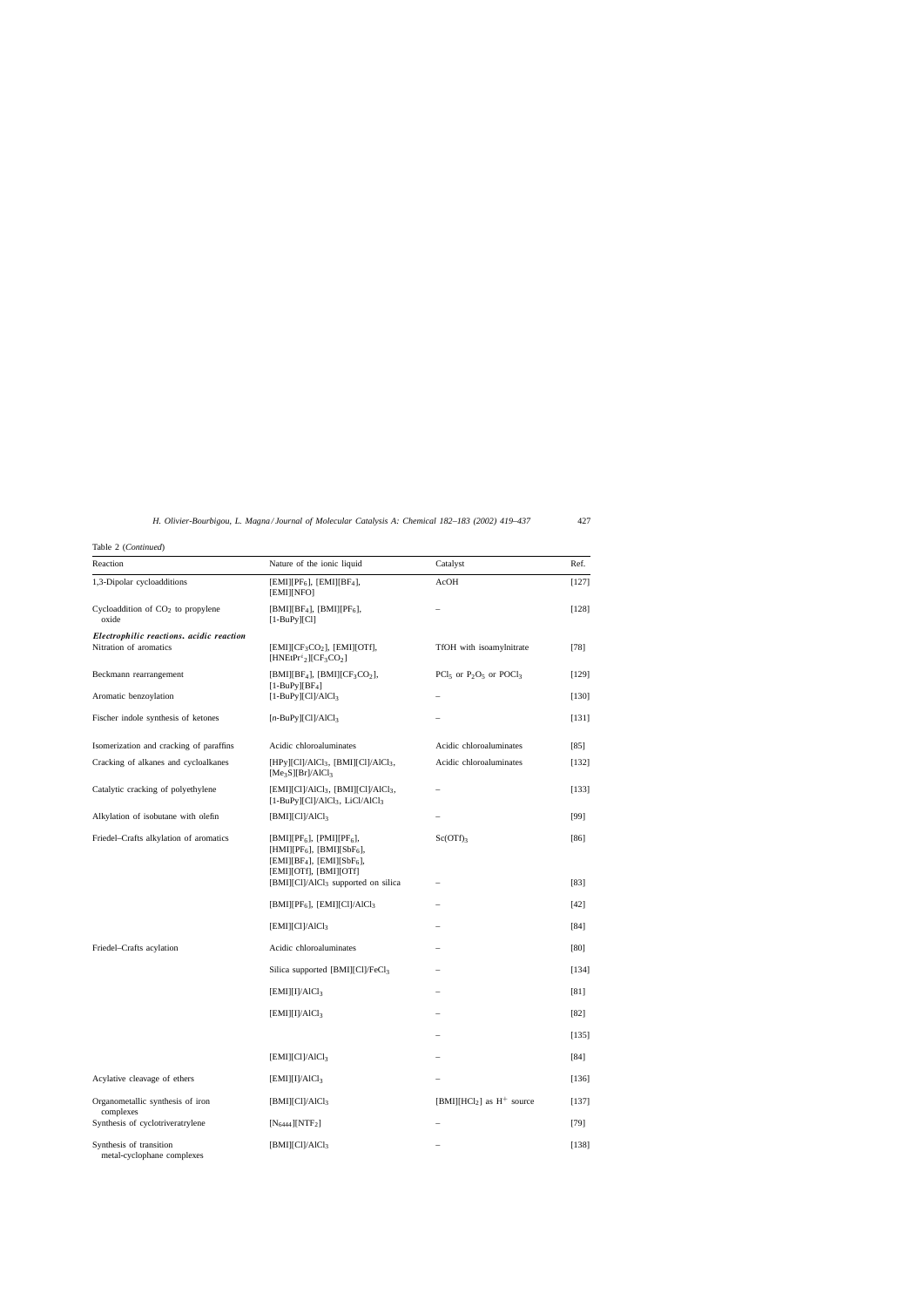|  |  | Table 2 (Continued) |
|--|--|---------------------|
|--|--|---------------------|

| Reaction                                                        | Nature of the ionic liquid                                                         | Catalyst                                                                                                                     | Ref.                                  |
|-----------------------------------------------------------------|------------------------------------------------------------------------------------|------------------------------------------------------------------------------------------------------------------------------|---------------------------------------|
| Condensation of alcohol (synthesis of<br>cyclotriveratrylene)   | $[NR_4][NTf_2]$                                                                    | $H_3PO_4$ , TsOH                                                                                                             | $[79]$                                |
| Sequential reactions: Claisen<br>rearrangement and cyclization  | [EtDBU][Otf], [MeDBU][OTf],<br>$[BMI][BF4], [BMI][PF6]$                            | $Sc(OTf)_{3}$                                                                                                                | $[139]$                               |
| Transition metal catalyzed reactions<br>Olefin hydroformylation | [BMI][ $BF_4$ ], [EMI][ $BF_4$ ],<br>$[BMI][PF_6]$ , $[BMI][SbF_6]$                | $Rh(CO)2(acac)$ with PPh <sub>3</sub>                                                                                        | [140, 141]                            |
|                                                                 | $[BMI][PF_6]$ , $[BMI][BF_4]$                                                      | $Rh(CO)2(acac)$ with<br>guanidinium or cationic<br>phosphine and phosphite<br>ligands                                        | $[94]$                                |
|                                                                 | $[BMI][PF_6]$                                                                      | $Rh(CO)_{2} (acac)$ with<br>phosphite ligand                                                                                 | $[72]$                                |
|                                                                 | $[Ph_3PEt][OTs]$ , $[Bu_3PEt][OTs]$                                                | $[Rh_2(OAc)_4]/PPh_3$                                                                                                        | $[142]$                               |
|                                                                 | [BMI][PF <sub>6</sub> ]                                                            | $Rh(CO)2(acac)$ with<br>guanidinium modified<br>diphosphine                                                                  | $[93]$                                |
|                                                                 | $[BMI][PF_6]$                                                                      | $Rh(CO)2(acac)$ with<br>cobaltocenium salt                                                                                   | $[95]$                                |
|                                                                 | [BMI][ $PF_6$ ] in ScCO <sub>2</sub>                                               | $[Rh_2(OAc)_4]/P(OPh_3)$                                                                                                     | $[76]$                                |
|                                                                 | $[4-MBP][Cl]/SnCl2$                                                                | $PtCl2(PPh3)2$                                                                                                               | $[143]$                               |
| Olefin hydrocyanation                                           | [BMI][CuCl <sub>2</sub> ]                                                          | [BMI][CuCl <sub>2</sub> ]                                                                                                    | $[144]$                               |
|                                                                 | $[Et3NH][CuCl2], [BMI][CuCl2],$<br>[Li][CuCl <sub>2</sub> ]                        | Cu                                                                                                                           | $[145]$                               |
| Carbonylation                                                   | $[BMI][BF4], [BMI][PF6]$                                                           | Pd(OAc) <sub>2</sub> /NEt <sub>3</sub>                                                                                       | $[146]$                               |
| Oxycarbonylation of MeOH<br>Allylic alkylation                  | CuCl/KCl<br>$[BMI][BF_4]$<br>[BMI][BF <sub>4</sub> ]                               | Cu<br>Pd(OAc) <sub>2</sub> /phosphine<br>Pd(OAc) <sub>2</sub> /PPh <sub>3</sub>                                              | [147]<br>$[148]$<br>[149]             |
| Enantioselective allylic substitution                           | $[BMI][PF_6]$                                                                      | $Pddba)_2$ with<br>ferrocenylphosphine                                                                                       | $[150]$                               |
| Negishi cross-coupling                                          | $[BDMI][BF_4]$                                                                     | Pd(dba) <sub>2</sub>                                                                                                         | $[92]$                                |
| Trost-Tsuji C-C coupling<br>Suzuki cross-coupling               | [BMI][Cl]-SAPC<br>$[BMI][BF_4]$                                                    | Pd(OAc)2/TPPTS<br>$Pd(PPh_3)_4$ with $Na_2CO_3$                                                                              | $[151]$<br>[90]<br>$[152]$            |
| Heck reaction                                                   | [BMI][BF <sub>4</sub> ], [BMI][Br]<br>$[n-Bu_4N][Br]/base$<br>$[n-Bu_4N][Br]/base$ | Pd(OAc) <sub>2</sub> /NaOAc<br>'Pd-benzothiazole carbene"<br>Phosphapalladacycle<br>$PdCl2$ , $Pd(OAc)2$ ,<br>$PdCl2(PPh3)2$ | $[96]$<br>[153]<br>$[154]$<br>$[155]$ |
|                                                                 | $[BMI][X], [1-hexylPy][X]$                                                         | $Pd(OAc)_2$ eventually with<br>base and/or phosphine                                                                         | $[156]$                               |
|                                                                 | $[BMI][PF_6]$                                                                      | Heterogeneous Pd/C                                                                                                           | $[157]$                               |
| 1,3-Butadiene telomerization                                    | $[BMI][BF4], [BMI][PF6]$                                                           | $Pd(OAc)_2$ , $[BMI]_2[PdCl_4]$                                                                                              | $[158]$                               |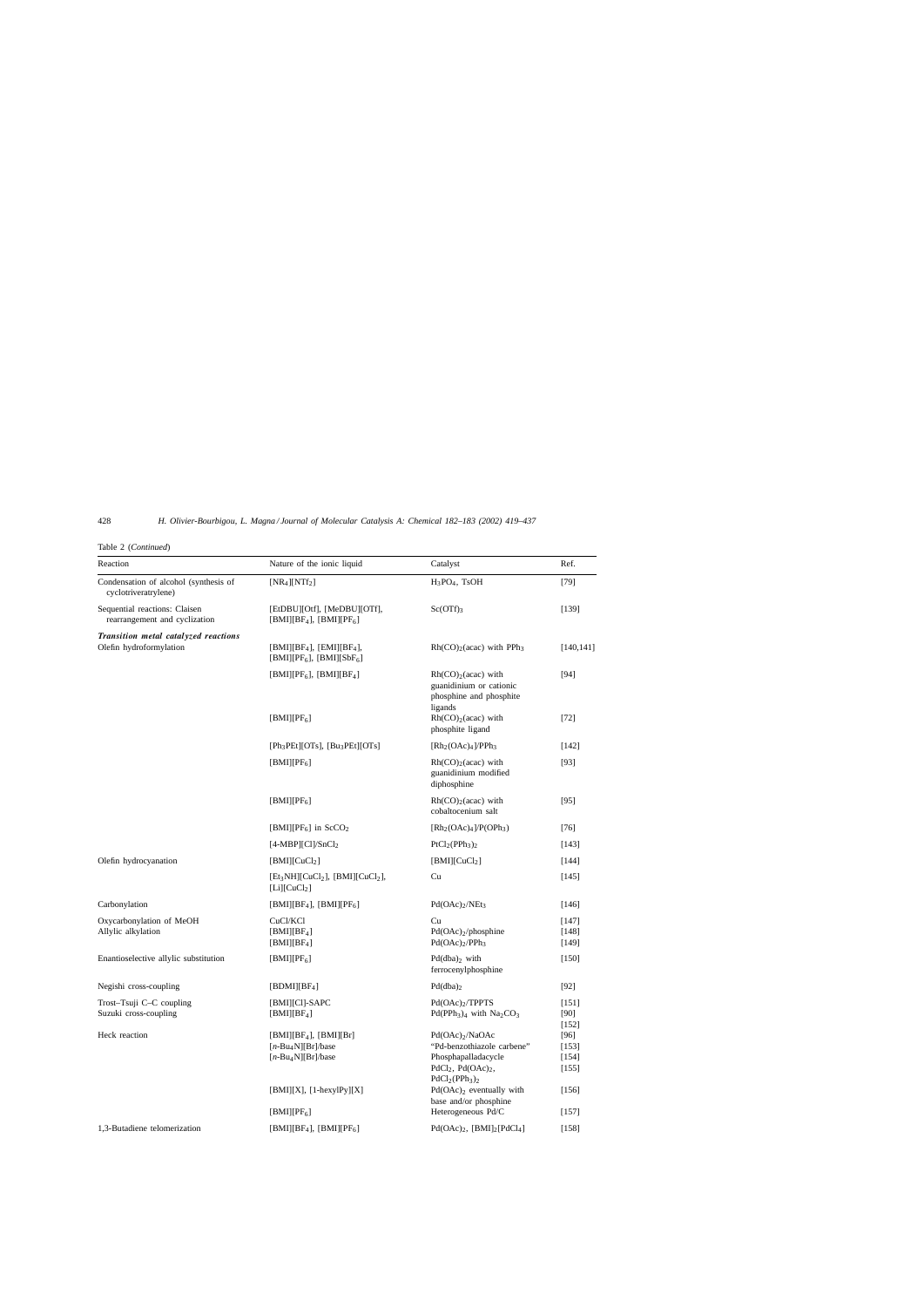Table 2 (*Continued*)

| Reaction                                            | Nature of the ionic liquid                                                                                                                                                                                                       | Catalyst                                                                                                                                                    | Ref.                          |
|-----------------------------------------------------|----------------------------------------------------------------------------------------------------------------------------------------------------------------------------------------------------------------------------------|-------------------------------------------------------------------------------------------------------------------------------------------------------------|-------------------------------|
| Hydrogenation of olefins and diolefins              | $[BMI][BF4], [BMI][PF6]$<br>$[Et_4N][SnCl_3], [R_4N][GeCl_3],$<br>[Ph <sub>3</sub> MeP][SnBr <sub>3</sub> ]                                                                                                                      | Pd(acac) <sub>2</sub><br>PtCl <sub>2</sub>                                                                                                                  | $[159]$<br>[91, 160]          |
|                                                     | [BMI][BF <sub>4</sub> ], [BMI][PF <sub>6</sub> ],<br>[BMI][CI]/AICl <sub>3</sub><br>$[BMI][BF_4]$ , $[BMI][PF_6]$ ,                                                                                                              | $RhCl(PPh3)3$ ,<br>[Rh(cod) <sub>2</sub> ][BF <sub>4</sub> ]<br>$[Rh(nbd)(PPh3)2][PF6]$                                                                     | $[161]$<br>$[141]$            |
|                                                     | [BMI][SbF <sub>6</sub> ]<br>$[BMI][BF4], [BMI][PF6]$<br>$[EMI][NTF_2]$ , $[EMI][CF_3SO_3]$ ,<br>[EMI][BF <sub>4</sub> ], [BMI][PF <sub>6</sub> ] supported<br>ionic liquid membranes<br>[BMI][PF <sub>6</sub> ] over polymer gel | $RuCl2(PPh3)2$ , $K3Co(CN)5$<br>$[Rh(nbd)(PPh_3)_2][PF_6]$<br>$\mathbf{Pd}/\mathbf{C}$                                                                      | $[162]$<br>$[104]$<br>$[103]$ |
| Arene hydrogenation                                 | $[BMI][BF_4]$                                                                                                                                                                                                                    | $[H_4Ru_4(\eta^6-C_6H_6)_4][BF_4]_2$                                                                                                                        | $[88]$                        |
| Asymmetric hydrogenation                            | $[BMI][PF_6]$<br>$[BMI][BF_4]$<br>$[BMI][PF_6]/SCO_2$                                                                                                                                                                            | $[Rh(cod){(-)}-drop}]$ [PF <sub>6</sub> ]<br>$[RuCl_2-\{(S)-BINAP\}]_2\cdot NEt_3$<br>$Ru(O2CMe)2(BINAP))$                                                  | $[141]$<br>$[163]$<br>$[74]$  |
| Hydrogenation of acrylonitrile-<br>butadiene rubber | $[BMI][BF_4]$                                                                                                                                                                                                                    | $HRuCl(CO)(PCy_3)_2$                                                                                                                                        | $[164]$                       |
| Esterification                                      | $PdCl2(PhCN)2$ ,<br>$[BMI][BF_4]$<br>$(+)$ -NMDPP/TsOH                                                                                                                                                                           |                                                                                                                                                             | $[165]$                       |
| Coupling of aryl halides<br>Olefin polymerization   | $[BMI][PF_6]$<br>[BMI][CI]/AICl <sub>3</sub><br>$[EMI][Cl]/AICl_3/AICl_{3-x}R_x$                                                                                                                                                 | $[({\rm PPh}_3)_n{\rm Ni}(0)]$<br>NiCl <sub>2</sub> (dimine)<br>$Cp_2TiCl_2$                                                                                | [166]<br>$[167]$<br>$[168]$   |
| Olefin dimerization                                 | Acidic chloroaluminates<br>$[4-MBP][Cl]/A Cl3$ ,<br>$[4-MBP][CI]/EtAICl2$ ,<br>[4-MBP][Cl]/AlCl <sub>3</sub> /EtAlCl <sub>2</sub>                                                                                                | Ni<br>(cod)Ni(hfacac)                                                                                                                                       | [89, 169, 170]<br>[171, 172]  |
|                                                     | $[BMI][Cl]/AICl_3/AIEtCl_2$                                                                                                                                                                                                      | $[Ni(MeCN)6][BF4]_2$ ,<br>$[Ni(MeCN)6][AICl4]$ <sub>2</sub> ,<br>$[Ni(MeCN)6][ZnCl4]$ <sub>2</sub> ,<br>$[Ni(PhCN)6][BF4]$ <sub>2</sub> ,<br>$NiCl2(PBu3)2$ | $[173]$                       |
|                                                     | $[BMI][Cl]/AICl_3/AIEtCl_2$                                                                                                                                                                                                      | $NiCl2(PCy3)2$ ,<br>$[Ni(MeCN)6][BF4]$                                                                                                                      | $[174]$                       |
|                                                     | [BMI][Cl]/EtAlCl <sub>2</sub>                                                                                                                                                                                                    | $WCl_6$ with aniline/EtAlCl <sub>2</sub><br>or $Cl2W=NPh(PMe3)3$                                                                                            | [175]                         |
|                                                     | [BMI][ $PF_6$ ], [HMI][ $PF_6$ ],<br>[OMI][ $PF_6$ ], [DMI][ $PF_6$ ]                                                                                                                                                            | $[(\text{allyl})(\text{Nil}_2)][\text{SbF}_6]$                                                                                                              | [68]                          |
|                                                     | $[EMI][BF4], [EMI][NTF2],$<br>$[EMI][Al{OC(CF_3)_2Ph}_4],$<br>[EMI][BARF], [4-MBP][BF <sub>4</sub> ],<br>$[4-MBP][NTf2],$ all in ScCO <sub>2</sub>                                                                               | Wilkes's Ni catalyst                                                                                                                                        | $[40]$                        |
| 1,3-Butadiene dimerization                          | $[BMI][BF_4]$ , $[BMI][PF_6]$ ,<br>[BMI][OTf]                                                                                                                                                                                    | $PdCl_2$ , $Pd(OAc)_2$ ,<br>$Pd(acac)2$ , $PdCl2(PhCN)2$                                                                                                    | [176]                         |
| Olefin metathesis                                   | Chloroaluminates<br>$[EMI][Cl]/AICl_3$ , $[EMI][PF_6]$                                                                                                                                                                           | $W(OAr)_{2}Cl4$<br>Ruthenium carbene                                                                                                                        | $[177]$<br>$[178]$            |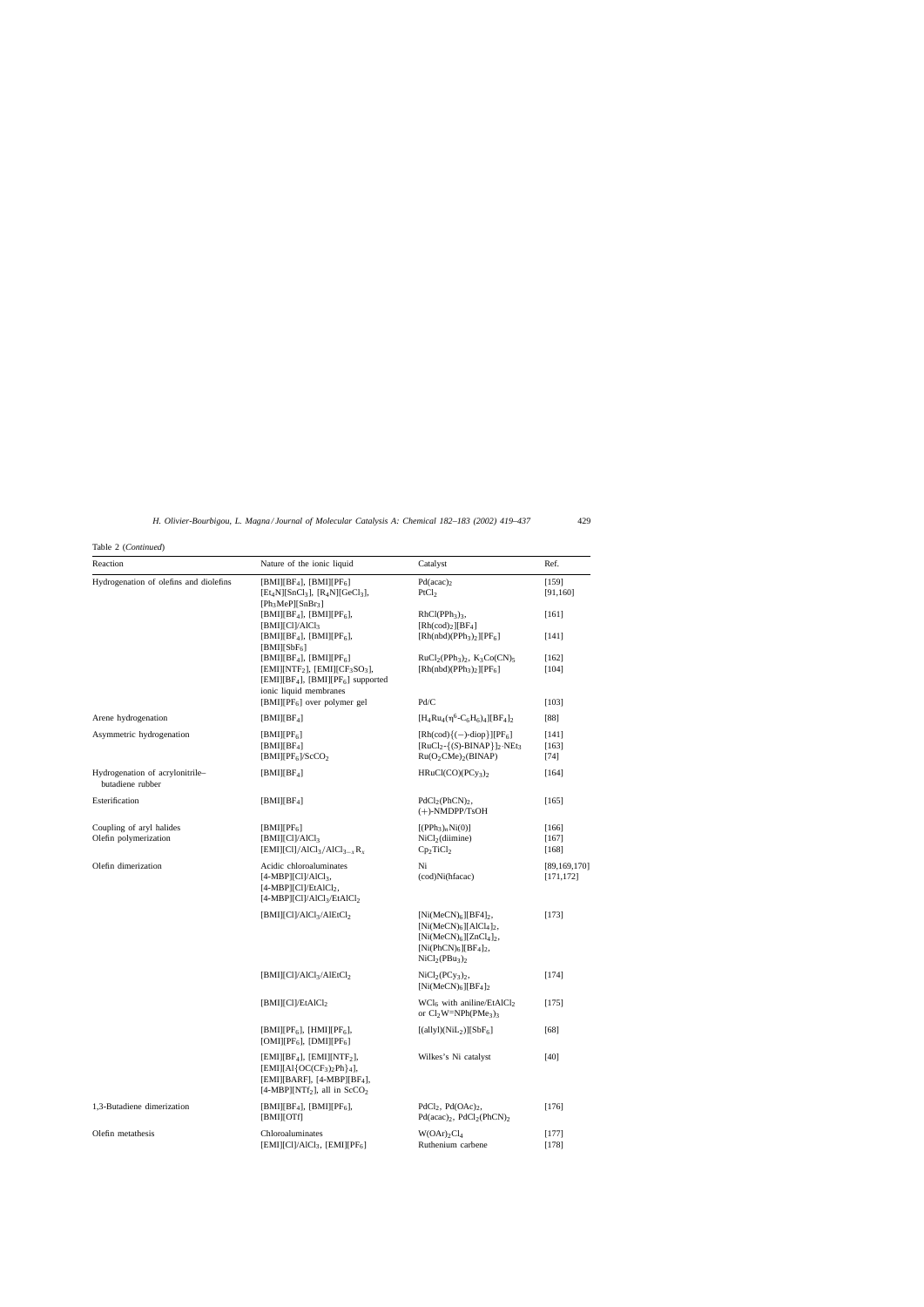| Table 2 ( <i>Continued</i> ) |  |  |  |
|------------------------------|--|--|--|
|------------------------------|--|--|--|

| Reaction                                     | Nature of the ionic liquid                                       | Catalyst                                                          | Ref.    |  |
|----------------------------------------------|------------------------------------------------------------------|-------------------------------------------------------------------|---------|--|
| Oxidation                                    | $[BMI][PF_6]$                                                    | Mn(salen) complex                                                 | $[179]$ |  |
|                                              | CuCl/KCl over silica                                             | PdCl <sub>2</sub> /CuCl <sub>2</sub>                              | [180]   |  |
|                                              | $[BMI][PF_6]$ , $[BMI][SbF_6]$ ,<br>$[BMI][BF_4]$ , $[BMI][OTf]$ | Cr(salen)                                                         | [181]   |  |
|                                              | [EMI][BF <sub>4</sub> ]                                          | MeReO <sub>3</sub>                                                | $[182]$ |  |
| Radical polymerization                       | [BMI][PF <sub>6</sub> ]                                          | Radical initiators                                                | [183]   |  |
|                                              | $[BMI][BF_4]$ , $[1-BuPy][BF_4]$                                 | Benzoyl peroxide                                                  | [184]   |  |
|                                              | $[BMI][PF_6]$                                                    | $Cu^{I}Br$                                                        | [185]   |  |
| Arylation of $\alpha$ -substituted acrylates | $[NBu_4][Br]$                                                    | "Pd-benzothiazole carbene"                                        | [186]   |  |
| Radical reaction                             | $[BMI][BF4]/CHCl3$ ,                                             | Mn(OAc) <sub>3</sub>                                              | [187]   |  |
|                                              | $[BMI][BF4]/CH2Cl2$                                              |                                                                   |         |  |
| Electrochemical polymerization               | [EMI][CI]/AICl <sub>3</sub>                                      | Addition of NaCl and use<br>of ImHCl <sub>2</sub> as $H^+$ source | [188]   |  |
|                                              | $[1-BuPy][Cl]/AICl2(OEt)$                                        | No                                                                | [189]   |  |
| <b>Bio<sup>3</sup>transformations</b>        |                                                                  |                                                                   |         |  |
| Transesterification                          | $[4-MBP][BF4], [BMI][BF4],$                                      | Lipase                                                            | [190]   |  |
|                                              | $[HMI][BF4], [OMI][BF4],$                                        |                                                                   |         |  |
|                                              | $[BMII[PF_6], [BMII[OTf]],$                                      |                                                                   |         |  |
|                                              | $[BMI][NTf_2]$                                                   |                                                                   |         |  |
| Alcoholysis, ammoniomysis,<br>perhydrolysis  | $[BMI][BF_4]$ , $[BMI][PF_6]$                                    | Lipase                                                            | [191]   |  |
| Synthesis of Z-aspartame                     | [BMI][PF <sub>6</sub> ]                                          | Enzyme                                                            | $[192]$ |  |

to highly volatile or thermally labile products because of the general thermal instability of organometallic catalysts. Extraction with a co-solvent poorly miscible with the ionic liquid (water or organic solvent) is often used although cross-contamination may occur.

Extraction with supercritical  $CO<sub>2</sub>$  proved to be promising technique mainly because of its complementary properties with ionic liquids  $[73]$ . ScCO<sub>2</sub> dissolves quite well in ionic liquids to facilitate extraction (e.g. 60% of  $CO<sub>2</sub>$  dissolves in [BMI][PF<sub>6</sub>] at 80 bar), but ionic liquids do not dissolve in carbon dioxide, so pure products can be recovered. Continuous-flow catalytic system based on the combination of the two solvents systems, e.g. ionic liquids and ScCO2 have been reported for hydrogenation [74,75], hydroformylation [76], and hydrovinylation reactions [40].

A more complex example of separation of the products can be illustrated by the nucleophilic cyanide displacement on benzyl chloride to yield phenylacetonitrile. This reaction is usually performed using phase transfer catalyst, e.g. a tetra-alkylammonium salt, to facilitate the reaction between the organic reagents and the inorganic KCN salt that provides the nucleophile. Ionic liquids, e.g.  $[BMI][PF_6]$  can act as both the solvent and the catalyst in promoting the contact of the reactants and providing the activation of the nucleophile. In a first step, the reaction proceeds. The products are removed in a second step via vaporization or supercritical fluid extraction. Washing with water can be used to remove the inorganic salt by-product. The ionic liquid can be reused after decantation thanks to its low solubility with water and  $SCO<sub>2</sub>$ .

Although,  $ScCO<sub>2</sub>$  extraction is an efficient separation technique applicable to a wide range of separation problem, it remains technically demanding. It has recently been demonstrated that solutes can be extracted from ionic liquids by pervaporation. This technique is based on the preferential partitioning of the solute from a liquid feed phase into a dense, non-porous membrane. The ionic liquids do not permeate the membrane. This technique can be applied to the recovery of volatile solutes from heat sensitive reactions carried out in ionic liquids such as bio-conversions [77].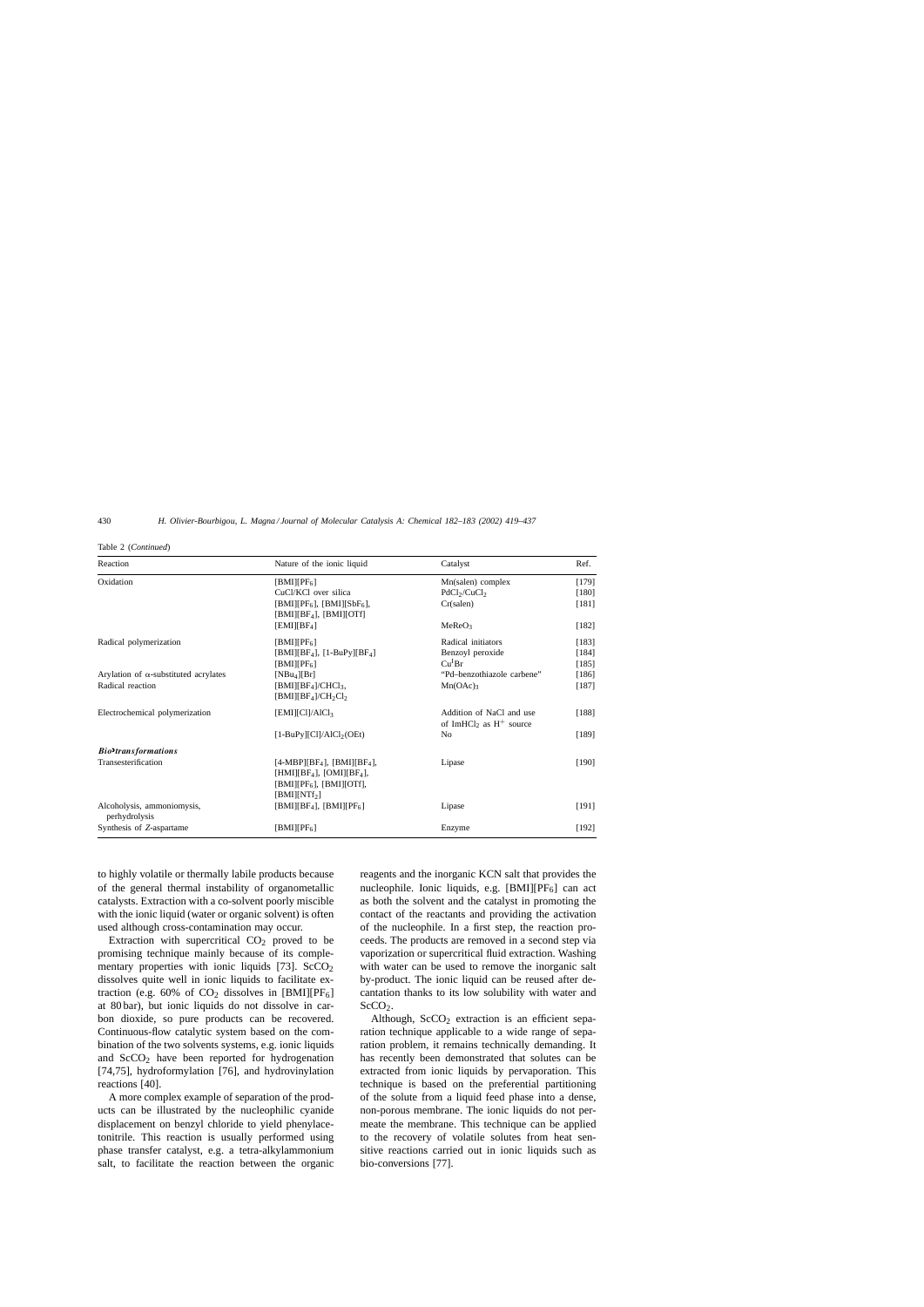### *4.2.2. Organic reactions*

Nice examples of ionic liquid properties and solvent effect are given by Diels–Alder reactions of oxygen containing dienophiles. Reaction rates are comparable to that described in water. The endo selectivities can be higher, particularly by adding Lewis acid such as  $ZnI<sub>2</sub>$  or Sc(OTf)<sub>3</sub> (for references, see Table 2).

*4.2.2.1. Nucleophilic reactions.* General ionic liquid effect can be expected for reactions involving polar or charged intermediates such as carbocations or carbanions which could become more long-lived in these media. This is the case of the nucleophilic alkylation of nitrogen or oxygen atoms by haloalkanes in the presence of a base which involves the preformation of an anionic intermediate. In  $[BMI][PF_6]$ , the alkylation of indole or naphthol occurs with similar reaction rates compared to organic polar solvents but with very good regioselectivity [42].

*4.2.2.2. Electrophilic reactions.* The other interesting applications are related to that which use *acidic reagents or catalysts*. Because of their low nucleophilicity, ionic liquids provide unique environment in stabilizing electron deficient intermediates. Another practical advantage of ionic liquids is that they could avoid problems associated with the neutralization of large quantities of acids generally needed in the classical routes. Examples are given by the nitration of aromatics carried out in  $[EMI][CF<sub>3</sub>CO<sub>2</sub>]$ with  $(CF_3CO)_2O$  and  $[NH_4][NO_3]$  without the need of aqueous work-up [78]. The  $CF<sub>3</sub>COOH$  by-product is separated by reaction with the  $Et -iPr_2N$  amine creating the  $[Et-iPr<sub>2</sub>NH][CF<sub>3</sub>COO]$  salts.

Condensation methods of alcohols usually involve strong acid or acid/solvent combination as reaction media and dehydrating conditions. Catalytic amount of Bronsted acids such as  $H_3PO_4$  proved to be soluble in  $[NRR'_3][NTf_2]$   $(R = \text{hexyl}, R' = \text{butyl})$  without the addition of chlorinated solvents [79]. The condensation of veratryl alcohol is facilitated, the water formed is continuously lost to vapor which assists in driving the reaction to high yields. However, the product (cyclotriveratrylene) separation require the addition of a co-solvent.

Acidic chloroaluminates have already been largely described as both catalysts and solvents for reactions conventionally promoted by AlCl3, e.g. stoichiometric

Friedel–Crafts acylation [80–82], catalytic alkylation of aromatics [83,84], isomerization and cracking of paraffins [85]. Due to the powerful ability of  $Al_2Cl_7^$ to accept chloride ions, acidic chloroaluminates are the source of high Lewis acidity and can even be superacids in the presence of protons. The advantages over solid AlCl3 reside in the possibilities to minimize the undesirable side reactions by controlling the concentration of polynuclear  $Al_2Cl_7^-$  and  $Al_3Cl_{10}^-$  anions and to recycle and reuse the ionic liquid catalyst. The main limitation of these chloroaluminates acids is that they can generate organic chloride impurities and contaminate the products.

Non-chlorinated Lewis acids, such as scandium triflate, have also been used to catalyze Friedel–Crafts alkylation reactions [86]. While no alkylation of aromatic hydrocarbon occurs in dichloromethane, in [BMI][PF<sub>6</sub>], Sc(OTf)<sub>3</sub> catalyzes the alkylation of benzene with high yield for the monoalkylated product. In addition, the products can be separated by simple decantation and the catalyst reused.

The imidazolium cation may also exhibit by itself some Lewis acidity but it remains very weak [87]. An example is the Friedel–Crafts alkylation of 1-(2-(*N*-morpholino)ethyl)-2-methylindole with benzoyl chloride in  $[BMI][PF_6]$  without the addition of Lewis acid [42]. The lower acidity of the medium compared with usual acidic catalysts, leads to fewer by-products and therefore higher yields.

#### *4.2.3. Solvents for transition metal catalysis*

One of the major problem with transition metal catalyzed reactions is the recycle of expensive catalysts and ligands. In Table 2, we can find different examples of immobilization and recycling of the catalyst. When the active catalytic species is ionic, it can be retained in the ionic liquid without the need of specially designed ligand. This is the case of olefin hydrogenation reactions catalyzed by the cationic  $[HRh(PPh<sub>3</sub>)<sub>2</sub>(L<sub>2</sub>)][PF<sub>6</sub>]$  complexes. The cationic  $[H_4Ru_4(C_6H_6)_4][BF_4]$  cluster is also soluble and stable in [BMI][BF4] ionic liquid [88]. In the presence of hydrogen, it probably forms the  $[H_6Ru_4(C_6H_6)_4][BF_4]_2$  complex which is arene hydrogenation effective catalyst. Another example is given by the olefin dimerization catalyzed by the active cationic [HNi(olefin)][A] complexes. This active species can be formed by in situ alkylation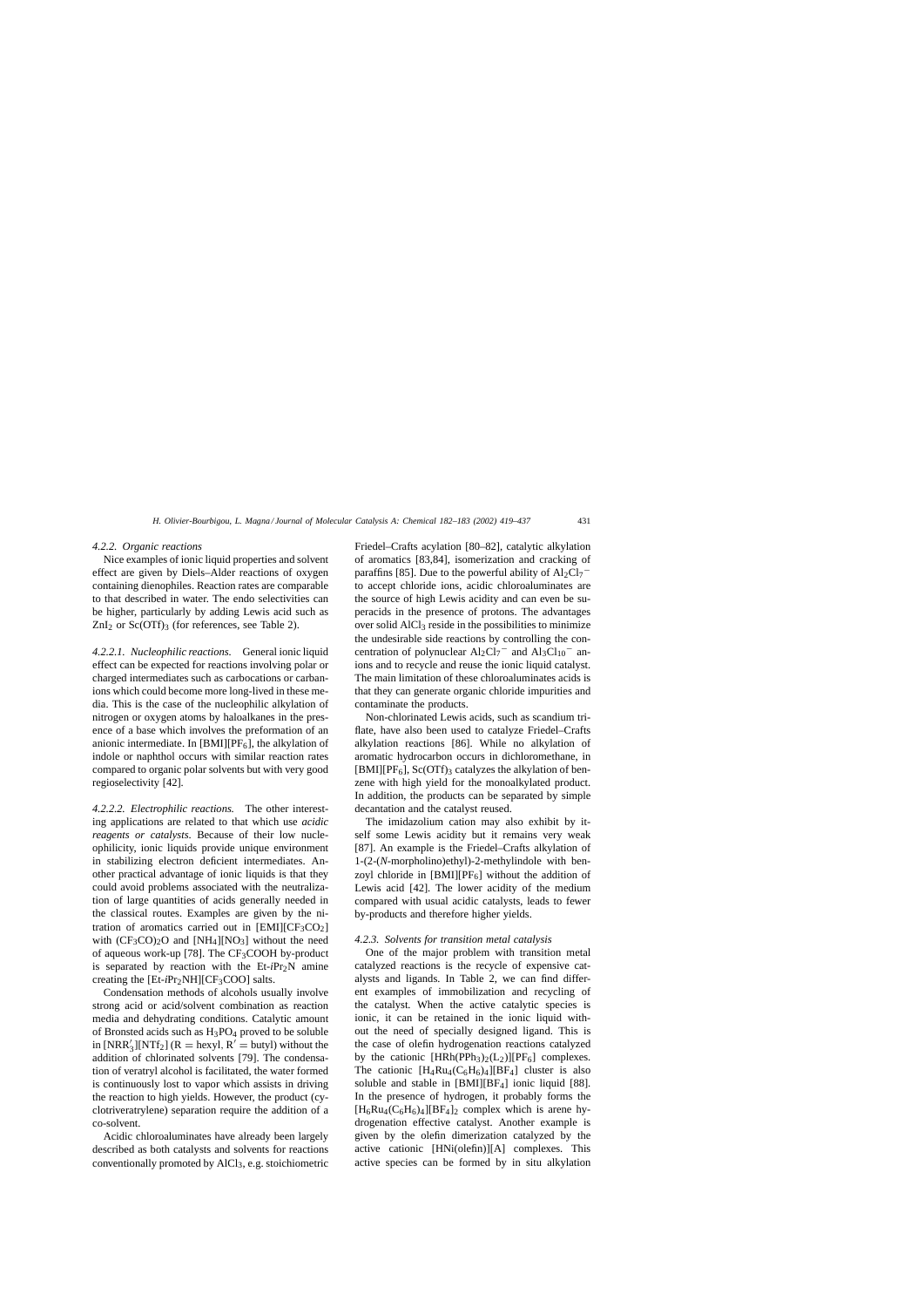of a nickel(II) salt using an acidic alkylchloroaluminate ionic liquids as both the solvent and the co-catalyst [89]. The cationic  $[(\text{methallyl})\text{NiPh}_2$ - $PCH_2PPh_2(O)][SbF_6]$  complex proved to be stable and active for ethene oligomerization in  $PF_6^-$  based ionic liquids without the addition of Lewis acid. The high electrophilicity of the Ni center, which is responsible for the activity of the catalyst, is probably not altered by the ionic solvent [68]. In the Suzuki reaction, the active species in  $[BMI][BF_4]$  is supposed to be the tricoordinated  $[Pd(PPh<sub>3</sub>)<sub>2</sub>(Ar)][X]$  complex which forms after oxidative addition of the aryl halide to the  $[{\rm Pd}^0({\rm PPh}_3)_4]$  [90]. Therefore, thanks to their low nucleophilicity, ionic liquids do not compete with the unsaturated organic substrate for the coordination to the electrophilic active metal center.

The anionic active  $[HPt(SnCl<sub>3</sub>)<sub>4</sub>]<sup>3-</sup>$  species have been isolated from the  $[NEt_4][SnCl_3]$  solvent after hydrogenation of ethylene [91]. The  $PtCl<sub>2</sub>$  precursor used in this reaction is stabilized by the ionic salt (liquid at the reaction temperature) since no metal deposition occurs at  $160^{\circ}$ C and  $100$  bar. The catalytic solution can be used repeatedly without apparent loss of catalytic activity.

When the active catalytic species is assumed to be non-charged, leaching of the transition metal in the organic phase can be limited by the use of functionalized ligands. The ligands have to be specially tuned to the ionic liquid and vice versa. Examples of ionic liquid soluble phosphorous ligands are given in Scheme 5 (ligand **22** [92], ligands **19** and **20** [93], ligands **21** and **23** [94], ligand **24** [95]). These ligands have been used to immobilize Rh complexes for the olefin hydroformylation.

In the case of Pd-mediated reactions, the loss of Pd by the formation of Pd black is often a main difficulty to recover the catalyst. The imidazolium cation is presumed to be a simple inert component of the solvent system. However, the  $C(2)$  proton of the imidazolium is acidic and can be deprotonated, by basic ligands of the metal complex, to form carbenes (Scheme 6). The ease of formation of the carbene depends on the nucleophilicity of the anions associated with the imidazolium. For example when  $Pd(OAc)_{2}$ is heated in the presence of [BMI][Br] the formation of a mixture of Pd imidazolylidene complexes occurs. The Pd–carbene **25** complex have been shown to be active and stable catalysts for Heck and C–C coupling reactions [96]. The highest activity and stability of Pd is observed in [BMI][Br] ionic liquid.

Carbene complexes can be formed not only by deprotonation of the imidazolium cation but also by direct oxidative addition on metal(0) (Scheme 7). Oxidative addition of 1,2,3-trimethylimidazolium cation to Pt(0) has not been observed. However, oxidative addition of C–H bond, which is known to proceed with a lower barrier, has been demonstrated. Heating 1,3-dimethylimidazolium tetrafluoroborate with  $Pt(PPh<sub>3</sub>)<sub>4</sub>$  in refluxing THF resulted in the formation of the oxidative addition complex **26** [97]. A way



Scheme 5. Some examples of ligands used in ionic liquids.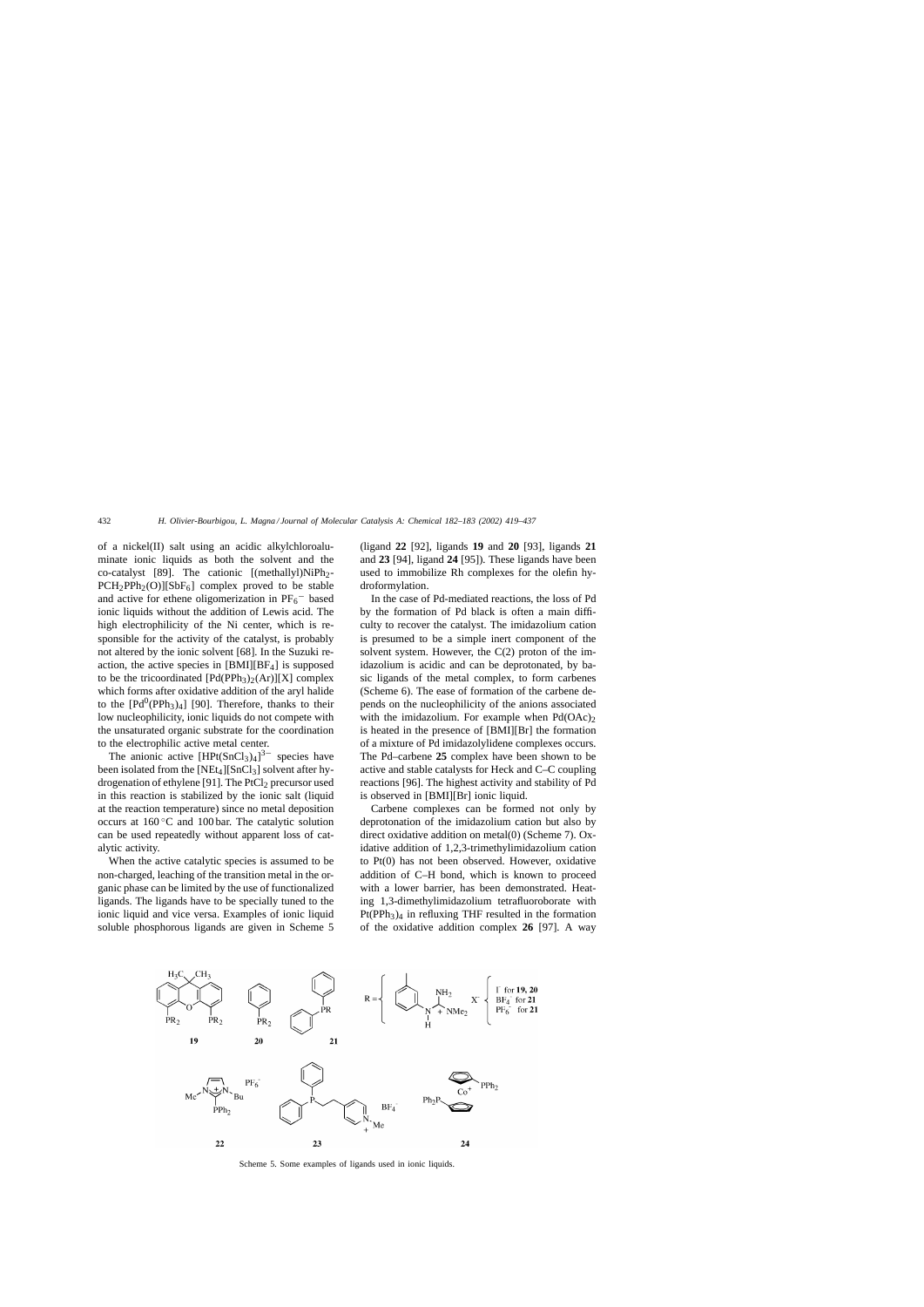$Me^{\prime N}$ <br>  $Me^{\prime N}$ <br>  $Me^{\prime N}$ <br>  $He^{\prime N}$ <br>  $He^{\prime N}$ <br>  $He^{\prime N}$ <br>  $He^{\prime N}$ <br>  $Be^{\prime N}$ <br>  $Be^{\prime N}$ <br>  $Be^{\prime N}$ <br>  $Be^{\prime N}$ <br>  $Be^{\prime N}$ <br>  $Be^{\prime N}$ <br>  $Be^{\prime N}$ <br>  $Be^{\prime N}$ <br>  $Be^{\prime N}$ <br>  $Be^{\prime N}$ <br>  $Be^{\prime N}$ <br>  $Be^{\prime N}$ <br>  $Be^{\prime N}$ <br>  $Be^{\prime N}$ <br>  $Be^{\prime N}$ <br>

Scheme 6. Formation of carbene Pd complex by deprotonation of the imidazolium cation.

25



Scheme 7. Formation of carbene Pd complex by oxidative addition with  $Pt(0)$ .

to limit decomposition of this carbene–metal-alkyl complex by reductive elimination, is to perform the reaction in imidazolium salts as the solvent of the reaction. The large excess of imidazolium present in these conditions can be expected to drive the oxidative reaction.

The N-heterocyclic carbene **27** has also been isolated in the reaction of  $PtCl<sub>2</sub>$  and  $PtCl<sub>4</sub>$  with ethylene in the basic  $[EMI][C]/AICI_3$  ionic liquid (Scheme 8). The basicity of the ionic liquid (presence of Cl− anion in excess) and the ethylene pressure are essential for the reaction to occur. Complex **27**, which can be considered as an analog to the Pd(II) carbene intermediate in the Heck reaction, crystallizes from the ionic liquid [98].



Scheme 8. Isolated carbene after reaction of  $PrCl<sub>2</sub>$  and  $PrCl<sub>4</sub>$  with ethylene in [EMI][Cl]/AlCl<sub>3</sub>.

### **5. Supported ionic liquids as catalysts and solvents**

In the few years, one of the challenges in the field of catalysis was to replace the existing acidic liquid catalysts by non-toxic, non-corrosive easy to handle and environmentally friendly ones. Liquid chloroaluminates based ionic liquids have been used to perform olefin or aromatic hydrocarbon alkylation [99]. Undesirable side reactions could be minimized by adjusting the  $Al_2Cl_7$ <sup>-</sup> concentration in the liquid.

isomers

The immobilization of chloroaluminates on a solid support can bring some advantages such as the ease of separation of the products and the better dispersion of the catalyst [83,100]. However, the deactivation of the catalyst, which is mainly due to the adsorption of heavy products on the surface of the solid, leads to loss of conversion with time. In order to facilitate the immobilization of the acidic ionic liquids, an alternative method is to chemically bond the Lewis acid, e.g. AlCl<sub>3</sub>, SnCl<sub>4</sub> [101,102] on an inorganic support already functionalized with an imidazolium chloride moieties. This method has been applied for the alkylation of benzene with dodecene.

Another different method has been developed by Carlin et al. which consists in using the ionic liquids as solvents of transition metal complexes and support them on polymers such as poly(vinylidene fluoride)-hexafluoropropylene. The ionic liquid gives ionic conductivity and flexibility to the otherwise rigid co-polymer. Palladium [103] or rhodium catalysts were incorporated in these supported ionic liquid membranes, those with rhodium were employed to examine the catalytic hydrogenation of propylene [104].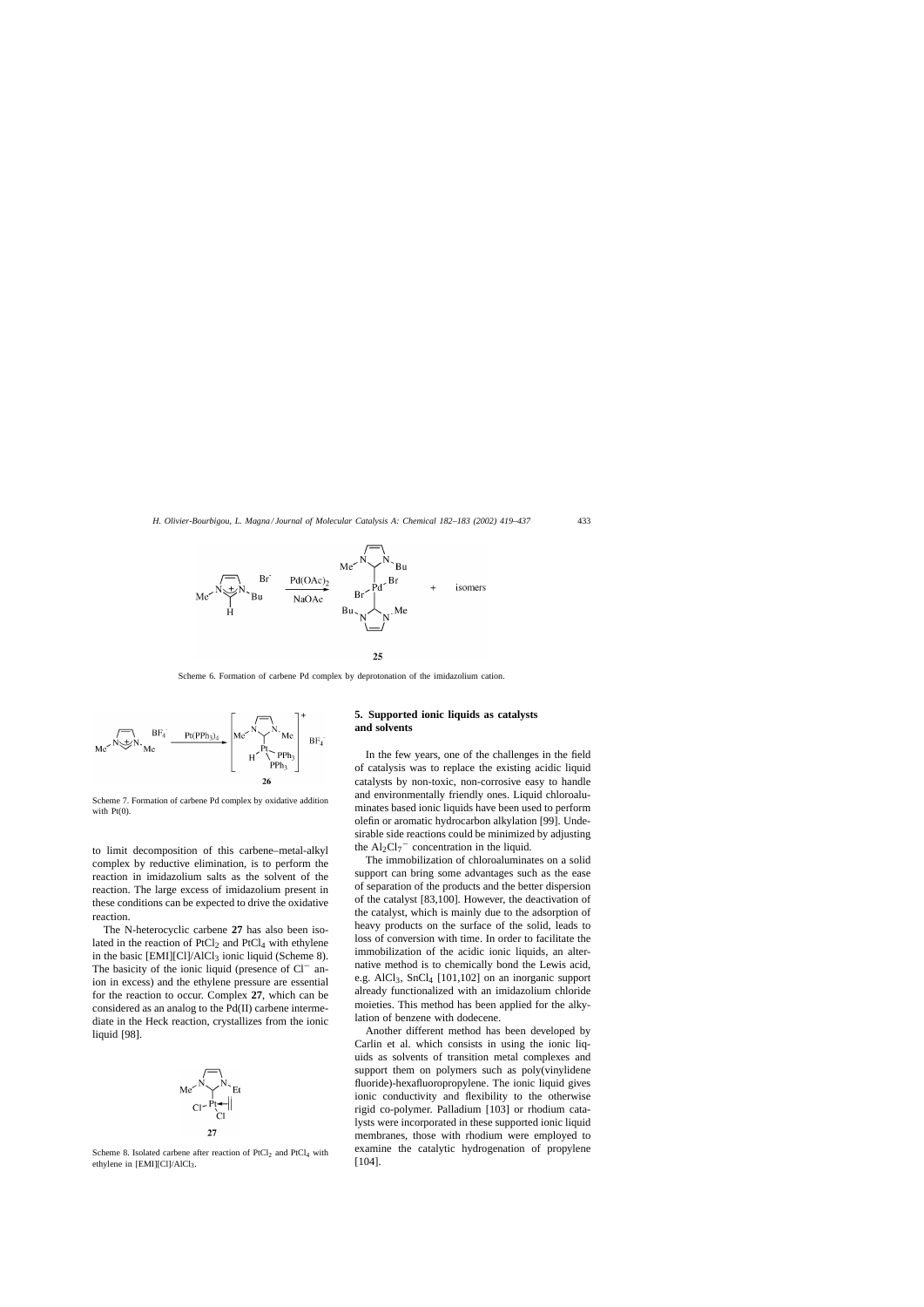Interestingly, ionic liquids can be used as novel phase in liquid-phase organic synthesis compatible with high-throughput synthesis and automation technology [105]. An example is given by the reaction of ionic liquid bounded benzaldehyde in Knoevenagel reactions and 1,3-dipolar cycloadditions using solvent free conditions assisted by microwave irradiations. The advantages offered by the use of ionic liquid technology are the routine product isolation, the ease for removing side products and the possibility to use standard analytical methods to monitor reaction progress.

### **6. Conclusion and outlook**

The possibility to adjust the solubility characteristics of ionic liquids is one of their key advantages. Multiphasic (biphasic) catalysis can be performed and optimized. Reactions which cannot be performed in biphasic aqueous systems, due to the lack of solubility of the organic substrates, can be now envisioned in ionic liquids. An example is the hydroformylation of long chain olefins. In addition, because of the tunable coordinating ability of the anions, highly electrophilic metal center, involved as the active species in many reactions, can be stabilized and immobilized in the solvent, without loss of their activity. The product selectivity can also be improved. An example is the butene dimerization catalyzed by nickel complexes in acidic chloroaluminates [106]. This reaction has been performed on continuous pilot scale by IFP (Difasol process). Compared to the homogeneous industrial process (Dimersol process), the overall yield in dimers is increased. In a similar way, selective hydrogenation of diene can be performed in ionic liquids since the solubility of dienes is higher than that of monoene which is higher than that of paraffins. Due to these differences, ionic liquids offer the interesting option to make possible the transformation of feed diluted with inert components (such as butane or isobutane).

Besides the chemical advantages, it is worth mentioning the engineering one. Because the catalyst is concentrated and operates in the ionic phase, reaction volume can be much smaller than in classical homogeneous process in which catalyst concentration is often very low. In the case of Difasol process, a reduction of the reaction section volume by a factor up to 40 can be achieved. For this application, well-stirred carbon steel reactors that provide thorough mixing of the two phases, can be used with no problem of corrosion. The decantation of the phases is operated at the outlet of the reactor in a settler. This new Difasol technology enable lower dimer (e.g. octenes) production cost [106].

Concerning new horizons for ionic liquids, the discovery of enzyme activity in these media extends their potential use in bioinorganic applications [107]. Their use in enantioselective reactions promoted by chiral catalysts is an open field of great interest.

### **References**

- [1] B. Cornils, W.A. Herrmann, in: B. Cornils, W.A. Herrmann (Eds.), Aqueous Phase Organometallic Catalysis—Concept and Applications, Wiley/VCH, Weinheim, 1998.
- [2] F. Joo, M.T. Beck, React. Kinet. Catal. Lett. 2 (1975) 357.
- [3] E. Kuntz, Chemtech 17 (1987) 570.
- [4] I.T. Horvath, J. Rabai, Science 266 (1994) 72.
- [5] I.T. Horvath, in: B. Cornils, W.A. Herrmann (Eds.), Aqueous-phase Organometallic Catalysis—Concepts and Applications, Wiley/VCH, Weinheim, 1998, p. 548.
- [6] P.G. Jessop, T. Ikariya, R. Noyori, Chem. Rev. 99 (1999) 475.
- [7] P. Wasserscheid, W. Keim, Angew. Chem. Int. Ed. Engl. 39 (2000) 3772.
- [8] T. Welton, Chem. Rev. 99 (1999) 2071.
- [9] H. Olivier, in: B. Cornils, W.A. Herrmann (Eds.), Aqueous Phase Organometallic Catalysis—Concept and Applications, Wiley/VCH, Weinheim, 1998, p. 555.
- [10] M.J. Earle, K.R. Seddon, Pure Appl. Chem. 72 (2000) 1391.
- [11] D.R. Bond, G.E. Jackson, H.C. Joao, M.N. Hofmeyr, T.A. Modro, L.R. Nassimbeni, J. Chem. Soc., Chem. Commun. (1989) 1910.
- [12] M.G. Hill, W.M. Lamanna, K.R. Mann, Inorg. Chem. 30 (1991) 4690.
- [13] J. Sun, M. Forsyth, D.R. Mac Farlana, J. Phys. Chem. B 102 (1998) 8858.
- [14] K. Miyatake, K. Yamamoto, K. Endo, E. Tsuchida, J. Org. Chem. 63 (1998) 7522.
- [15] J.A. King, General Electric Company, US Patent 5 705 696 (1998).
- [16] V.R. Koch, C. Nanjundiah, G.B. Appetecchi, B. Scrosati, J. Electrochem. Soc. 142 (1995) L116.
- [17] J.S. Wilkes, J.A. Levisky, R.A. Wilson, C.L. Hussey, Inorg. Chem. 21 (1982) 1263.
- [18] A.A. Fannin Jr., L.A. King, J.A. Levisky, J.S. Wilkes, J. Phys. Chem. 88 (1984) 2609.
- [19] A.A. Fannin Jr., D.A. Floreani, L.A. King, J.S. Landers, B.J. Piersma, D.J. Stech, R.L. Vaughn, J.S. Wilkes, L. Williams John, J. Phys. Chem. 88 (1984) 2614.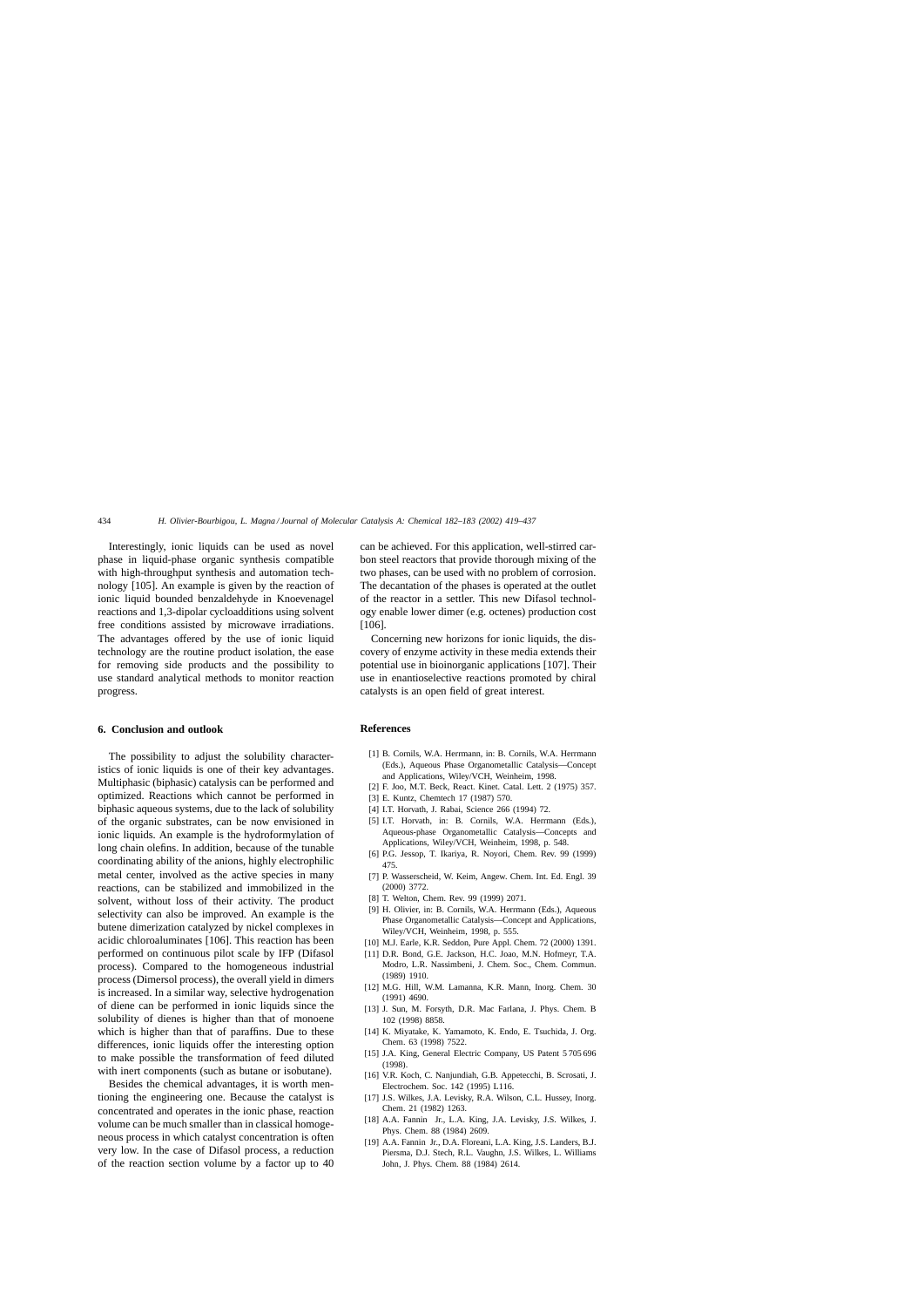- [20] P. Bonhôte, A.P. Dias, K. Papageorgiou, K. Kalyanasundaram, M. Grätzel, Inorg. Chem. 35 (1996) 1168.
- [21] F.H. Hurley, T.P. Weir, J. Electrochem. Soc. 98 (1951) 203.
- [22] R.J. Gale, R.A. Osteryoung, Inorg. Chem. 19 (1980) 2240.
- [23] S. Tait, R.A. Osteryoung, Inorg. Chem. 23 (1984) 4352.
- [24] D.R. Mac Farlane, P. Meakin, J. Sun, N. Amini, M. Forsyth, J. Phys. Chem. B 103 (1999) 4164.
- [25] J.H. Davis Jr., K.J. Forrester, Tetrahedron Lett. 40 (1999) 1621.
- [26] B.B. Vestergaard, N.J.I. Petrushina, H.A. Hiuler, R.W. Berg, M. Begtrup, J. Electrochem. Soc. 140 (1993) 3108.
- [27] N. Tomoharu, Sanyo Chem. Ind. Ltd., JP 11273734 (1999).
- [28] G.J.C. Mamantov, T.D.J. Dunstan, Electrochemical Systems, Inc., US Patent 5 552 241 (1996).
- [29] S.V. Dzyuba, R.A. Bartsch, J. Heterocycl. Chem. 38 (2001) 265.
- [30] S.V. Dyzuba, A. Bartsch, Chem. Commun. (2001) 1466.
- [31] T.L. Merrigan, E.D. Bates, S.C. Dorman, J.H. Davis Jr., Chem. Commun. (2000) 2051.
- [32] A.E. Visser, R.P. Swatloski, W.M. Reichert, J.H. Davis Jr., R.D. Rogers, R. Mayton, S. Sheff, A. Wierzbicki, Chem. Commun. (2001) 135.
- [33] J.H. Davis Jr., E.D. Bates, R.A. Mayton, Abstract Paper of 221st American Chemical Society National Meeting, IEC, 2001.
- [34] J. Pernak, A. Czepukowicz, R. Pozniak, Ind. Eng. Chem. Res. 40 (2001) 2379.
- [35] S. Forsyth, J. Golding, D.R. Mac Farlane, M. Forsyth, Electrochim. Acta 46 (2001) 1753.
- [36] H. Matsumoto, T. Matsuda, Y. Miyazaki, Chem. Lett. (2000) 1430.
- [37] R.S. Varma, V.V. Namboodiri, Chem. Commun. (2001) 643.
- [38] S. Lall, D. Mancheno, S. Castro, V. Behaj, J.I. Cohen, R. Engel, Chem. Commun. (2000) 2413.
- [39] Y. Chauvin, H. Olivier, R.F. De Souza, Institut Français du Pétrole, US Patent 5 723 712 (1998).
- [40] A. Bösmann, G. Francièo, E. Janssen, M. Solinas, W. Leitner, P. Wasserscheid, Angew. Chem. Int. Ed. Engl. 40 (2001) 2697.
- [41] M.J. Earle, P.B. McCormac, K.R. Seddon, Chem. Commun. (1998) 2245.
- [42] M.J. Earle, P.B. McCormac, K.R. Seddon, Green Chem. 2 (2000) 261.
- [43] D.R. Mac Farlane, J. Sun, J. Golding, P. Meakin, M. Forsyth, Electrochim. Acta 45 (2000) 1271.
- [44] H. Matsumoto, H. Kageyama, Y. Miyazaki, Chem. Lett. (2001) 182.
- [45] L.A. Dominey, V.R. Koch, T.J. Blakley, Electrochim. Acta 37 (1992) 1551.
- [46] A.S. Larsen, J.D. Holbrey, F.S. Tham, C.A. Reed, J. Am. Chem. Soc. 122 (2000) 7264.
- [47] C.A. Reed, A.S. Larsen, Abstract Paper of 221st American Chemical Society National Meeting, IEC, 2001.
- [48] D. Mac Farlane, J. Golding, S. Forsyth, M. Forsyth, G.B. Deacon, Chem. Commun., (2001) 1430.
- [49] M. Yoshizawa, M. Hirao, K. Ito-Akita, H. Ohno, J. Mater. Chem. 11 (2001) 1057.
- [50] H.L. Ngo, K. LeCompte, L. Hargens, A.B. McEwen, Thermochim. Acta 357–358 (2000) 97.
- [51] A.B. McEwen, J.L. Goldman, D. Wasel, L. Hargens, Proc. Electrochem. Soc. 99–41 (2000) 222.
- [52] A.B. McEwen, H.L. Ngo, K.A. LeCompte, R. Laura, Book of Abstracts of 216th American Chemical Society National Meeting, Boston, August 23–27, 1998.
- [53] A.J. Carmichael, C. Hardacre, J.D. Holbrey, K.R. Seddon, M. Nieuwenhuyzen, Proc. Electrochem. Soc. 99–41 (2000) 209.
- [54] R. Hagiwara, Y. Ito, J. Fluorine Chem. 105 (2000) 221.
- [55] D. Swartling, L. Ray, S. Compton, D. Ensor, Bull. Biochem. Biotechnol. 13 (2000) 1.
- [56] M. Koel, Proc. Est. Acad. Sci. Chem. 49 (2000) 145.
- [57] J.G. Huddleston, A.E. Visser, W.M. Reichert, H.D. Willauer, G.A. Broker, R.D. Rogers, Green Chem. 3 (2001) 156.
- [58] K.R. Seddon, A. Stark, M.-J. Torres, Pure Appl. Chem. 72 (2000) 2275.
- [59] J.D. Holbrey, K.R. Seddon, R. Wareing, Green Chem. 3 (2001) 33.
- [60] K.R. Seddon, A.J. Carmichael, M.J. Earle, Queen's University of Belfast, WO 01/40146 A1, 2001.
- [61] M. Yoshizawa, W. Ogihara, H. Ohno, Electrochem. Solid State Lett. 4 (2001) E25.
- [62] H. Olivier, F. Favre, Institut Français du Pétrole, FR 2779143 (1998).
- [63] U. Schroder, J.D. Wadhawan, R.G. Compton, F. Marken, P.A.Z. Suarez, C.S. Consorti, R.F. de Souza, J. Dupont, New J. Chem. 24 (2000) 1009.
- [64] S.N.V.K. Aki, J.F. Brennecke, A. Samanta, Chem. Commun. (2001) 413.
- [65] A.J. Carmichael, K.R. Seddon, J. Phys. Org. Chem. 13 (2000) 591.
- [66] T. Fischer, A. Sethi, T. Welton, J. Woolf, Tetrahedron Lett. 40 (1999) 793.
- [67] M.J. Muldoon, C.M. Gordon, I.R. Dunkin, J. Chem. Soc., Perkin Trans. 2 (2001) 433.
- [68] P. Wasserscheid, C.M. Gordon, C. Hilgers, M.J. Muldoon, I.R. Dunkin, Chem. Commun. (2001) 1186.
- [69] J. Caja, T.D.J. Dunstan, D.M. Ryan, V. Katovic, Proc. Electrochem. Soc. 99–41 (2000) 150.
- [70] J. Caja, T.D.J. Dunstan, V. Katovic, D.M. Ryan, in: Proceedings of the 39th Power Sources Conference, 2000, p. 124.
- [71] J. Westman, Personal Chemistry, Vol. I, Uppsala AB, WO 00/72956, 2000.
- [72] W. Keim, D. Vogt, H. Waffenschmidt, P. Wasserscheid, J. Catal. 186 (1999) 481.
- [73] S.G. Kazarian, B.J. Briscoe, T. Welton, Chem. Commun. (2000) 2047.
- [74] R.A. Brown, P. Pollet, E. McKoon, C.A. Eckert, C.A. Liotta, P.G. Jessop, J. Am. Chem. Soc. 123 (2001) 1254.
- [75] W. Tumas, F. Liu, R.T. Baker, Abstract Paper of 221st American Chemical Society National Meeting, IEC, 2001.
- [76] M.F. Sellin, P.B. Webb, D.J. Cole-Hamilton, Chem. Commun. (2001) 781.
- [77] T. Schäfer, C.A. Rodrigues, A.M.A. Carlos, J.G. Crespo, Chem. Commun. (2001) 1622.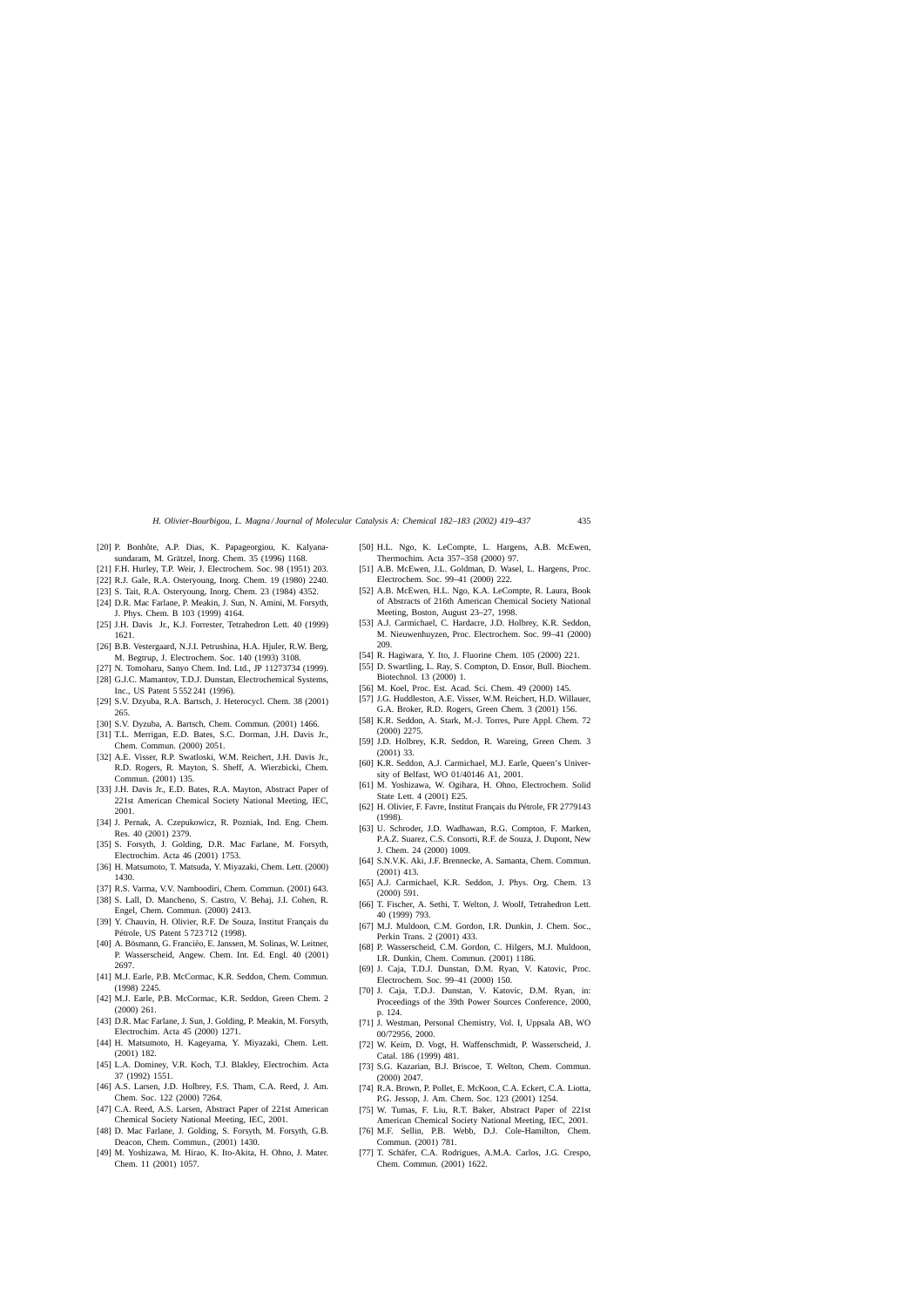- [78] K.K. Laali, V.J. Gettwert, J. Org. Chem. 66 (2001) 35.
- [79] J.L. Scott, D.R. MacFarlane, C.L. Raston, C.M. Teoh, Green Chem. 2 (2000) 123.
- [80] M.J. Earle, K.R. Seddon, C.J. Adams, G. Roberts, Chem. Commun. (1998) 2097.
- [81] A. Stark, B.L. MacLean, R.D. Singer, J. Chem. Soc., Dalton Trans. (1999) 63.
- [82] J.K.D. Surette, L. Green, R.D. Singer, Chem. Commun. (1996) 2753.
- [83] C. DeCastro, E. Sauvage, M.H. Valkenberg, W.F. Holderich, J. Catal. 196 (2000) 86.
- [84] J.A. Boon, J.A. Levisky, J. Lloyd Pflug, J.S. Wilkes, J. Org. Chem. 51 (1986) 480.
- [85] G. Roberts, C.M. Lok, C.J. Adams, K.R. Seddon, M.E. Earle, J. Hamill, Unichema Chemie BV, WO 98/07679, 1998.
- [86] C.E. Song, E.J. Roh, W.H. Shim, J.H. Choi, Chem. Commun. (2000) 1695.
- [87] J. Howarth, K. Hanlon, D. Fayne, P. McCormac, Tetrahedron Lett. 38 (1997) 3097.
- [88] P.J. Dyson, D.J. Ellis, D.G. Parker, T. Welton, Chem. Commun. (1999) 25.
- [89] Y. Chauvin, S. Einloft, H. Olivier, Ind. Eng. Chem. Res. 34 (1995) 1149.
- [90] C.J. Mathews, P.J. Smith, T. Welton, Chem. Commun. (2000) 1249.
- [91] G.W. Parshall, J. Am. Chem. Soc. 94 (1972) 8716.
- [92] J. Sirieix, M. Ossberger, B. Betzemeier, P. Knochel, Synlett (2000) 1613.
- [93] P. Wasserscheid, H. Waffenschmidt, P. Machnitzki, K.W. Kottsieper, O. Stelzer, Chem. Commun. (2001) 451.
- [94] F. Favre, H. Olivier-Bourbigou, D. Commereuc, L. Saussine, Chem. Commun. (2001) 1360.
- [95] C.C. Brasse, U. Englert, A. Salzer, H. Waffenschmidt, P. Wasserscheid, Organometallics 19 (2000) 3818.
- [96] L. Xu, W. Chen, J. Xiao, Organometallics 19 (2000) 1123.
- [97] D.S. McGuinness, K.J. Cavell, B.F. Yates, Chem. Commun. (2001) 355.
- [98] M. Hasan, I.V. Kozhevnikov, M.R.H. Siddiqui, C. Femoni, A. Steiner, N. Winterton, Inorg. Chem. 40 (2001) 795.
- [99] Y. Chauvin, A. Hirschauer, H. Olivier, J. Mol. Catal. 92 (1994) 155.
- [100] M.H. Valkenberg, C. DeCastro, W.F. Holderich, Top. Catal. 14 (2001) 139.
- [101] T.M. Jyothi, M.L. Kaliya, M.V. Landau, Angew. Chem. Int. Ed. Engl. 40 (2001) 281.
- [102] M.H. Valkenberg, E. Sauvage, D.C.-M. Christovao Paulo, W.F. Holderich, Imperial Chemical Industries, WO 01/32308, 2001.
- [103] R.T. Carlin, J. Fuller, Chem. Commun. (1997) 1345.
- [104] T.H. Cho, J. Fuller, R.T. Carlin, High Temp. Mater. Process. 2 (1998) 543.
- [105] J. Fraga-Dubreuil, P. Baruzeau, Tetrahedron Lett. 42 (2001) 6097.
- [106] H. Olivier-Bourbigou, J.-A. Chodorge, P. Travers, Petrol. Technol. Quart. Autumn (1999) 141.
- [107] M. Freemantle, Chem. Eng. News 79 (2001) 21.
- [108] M.J. Earle, P.B. McCormac, K.R. Seddon, Green Chem. 1 (1999) 23.
- [109] D.A. Jaeger, C.E. Tucker, Tetrahedron Lett. 30 (1989) 1785.
- [110] J. Howarth, K. Hanlon, D. Fayne, P. Mc Cormac, Tetrahedron Lett. 38 (1997) 3097.
- [111] C.W. Lee, Tetrahedron Lett. 40 (1999) 2461.
- [112] P. Ludley, N. Karodia, Tetrahedron Lett. 42 (2001) 2011.
- [113] C.E. Song, E.J. Roh, S.-G. Lee, W.H. Shim, J.H. Choi, Chem. Commun. (2001) 1122.
- [114] F. Zulfigar, T. Kitazume, Green Chem. 2 (2000) 137.
- [115] M. Badri, J.J. Brunet, R. Perron, Tetrahedron Lett. 33 (1992) 4435.
- [116] C. Wheeler, K.N. West, C.A. Eckert, C.L. Liotta, Chem. Commun. (2001) 887.
- [117] J. Peng, Y. Deng, Tetrahedron Lett. 42 (2001) 5917.
- [118] V. Le Boulaire, R. Grée, Chem. Commun. (2000) 2195.
- [119] S.V. Ley, A.G. Leach, R. Ian Storer, J. Chem. Soc., Perkin Trans. 1 (2001) 358.
- [120] C.M. Gordon, A. McCluskey, Chem. Commun. (1999) 1431.
- [121] G.W. Kabalka, R.R. Malladi, Chem. Commun. (2000) 2191.
- [122] V. Calo, A. Nacci, L. Lopez, V.L. Lerario, Tetrahedron Lett. 41 (2000) 8977.
- [123] K.K. Laali, V.J. Gettwert, J. Fluorine Chem. 107 (2001) 31.
- [124] T. Kitazume, F. Zulfiqar, G. Tanaka, Green Chem. 2 (2000) 133.
- [125] T. Kitazume, G. Tanaka, J. Fluorine Chem. 106 (2000) 211.
- [126] T. Kitazume, K. Kasai, Green Chem. 3 (2001) 30.
- [127] J.F. Dubreuil, J.P. Bazureau, Tetrahedron Lett. 41 (2000) 7351.
- [128] J. Peng, Y. Deng, New J. Chem. 25 (2001) 639.
- [129] J. Peng, Y. Deng, Tetrahedron Lett. 42 (2001) 403.
- [130] G.L. Rebeiro, B.M. Khadilkar, Synth. Commun. 30 (2000) 1605.
- [131] G.L. Rebeiro, B.M. Khadilkar, Synthesis (2001) 370.
- [132] M. Elrutb, K.E. Johnson, Y. Patell, R.D. Simank, Proc. Electrochem. Soc. 99 (41) (2000) 143.
- [133] C.J. Adams, M.J. Earle, K.R. Seddon, Green Chem. 2 (2000) 21.
- [134] M.H. Valkenberg, C. deCastro, W.F. Holderich, Appl. Catal. A 215 (2001) 185.
- [135] C.J. Adams, M.J. Earle, G. Roberts, K.R. Seddon, Chem. Commun. (1998) 2097.
- [136] L. Green, I. Hemeon, R.D. Singer, Tetrahedron Lett. 41 (2000) 1343.
- [137] P.J. Dyson, M.C. Grossel, N. Srinivasan, T. Vine, T. Welton, D.J. Williams, A.J.P. White, T. Zigras, J. Chem. Soc., Dalton Trans. (1997) 3465.
- [138] D. Crofts, P.J. Dyson, K.M. Sanderson, N. Srinivasan, T. Welton, J. Organomet. Chem. 573 (1999) 292.
- [139] F. Zulfiqar, T. Kitazume, Green Chem. 2 (2000) 296.
- [140] Y. Chauvin, H. Olivier-Bourbigou, Chemtech 25 (1995) 26.
- [141] Y. Chauvin, L. Mussmann, H. Olivier, Angew. Chem. Int. Ed. Engl. 34 (1995) 2698.
- [142] N. Karodia, S. Guise, G. Newlands, J.-A. Anderson, Chem. Commun. (1998) 2341.
- [143] P. Wasserscheid, H. Waffenschmidt, J. Mol. Catal. A 164 (2000) 61.
- [144] K. Imi, S. Wake, US Patent 5 637 751 (1997).